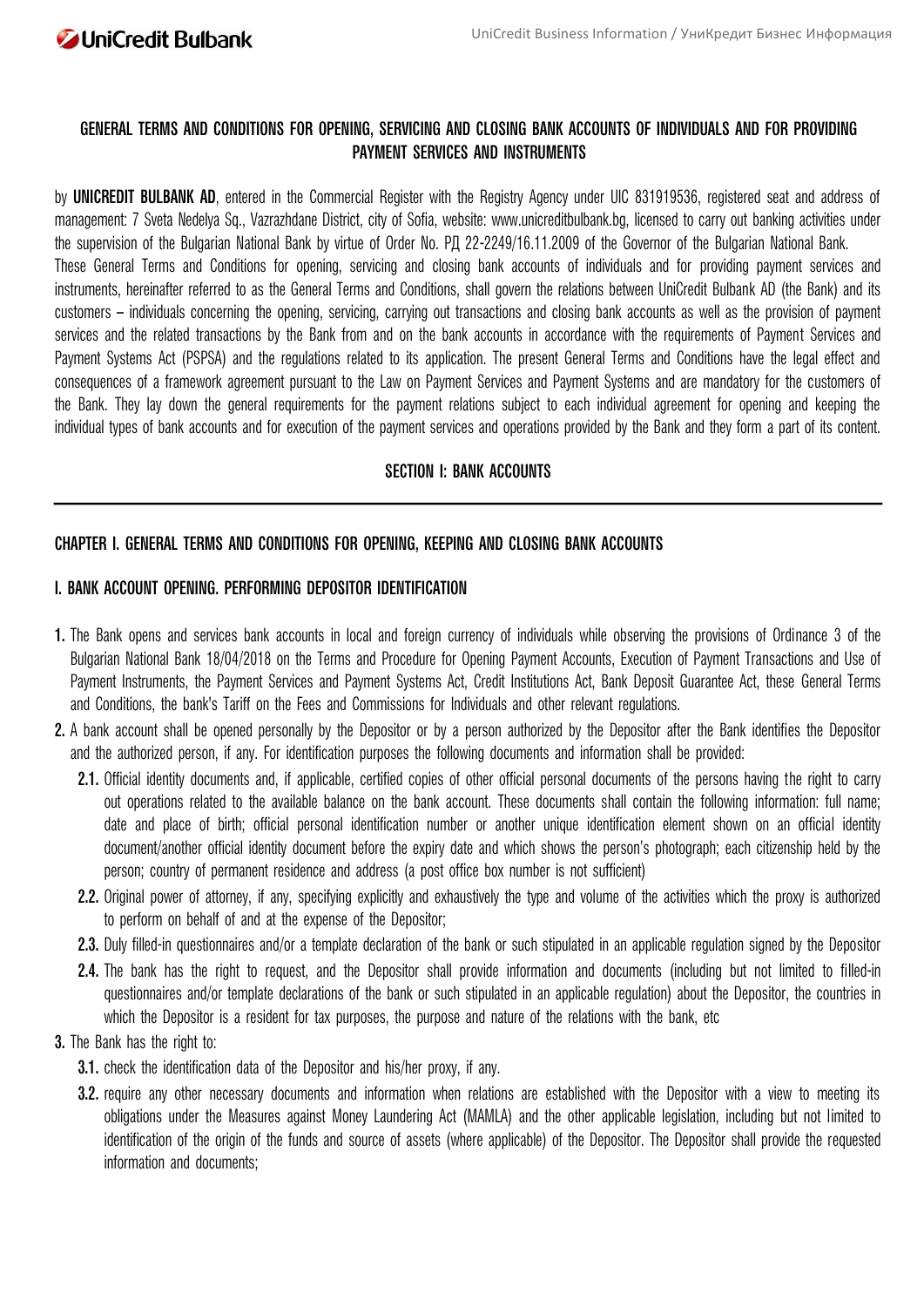- **3.3.** check all data, information and documents provided by the Depositor at all times using independent sources and require that the Depositor provide additional information and documents;
- **3.4.** store the data, information and documents under item 2 and disclose them in accordance with the applicable law and the General Terms and Conditions which the Depositor has been notified of and agrees with.
- **3.5.** In case of an established business relationship with the depositor, with a view to the Bank's right to request other necessary documents and information in relation to subsequent (regular) identification and check of the identity of the depositor, including but not limited to the identification of a proxy/legal representative of the depositor, as well as related to opening, servicing, performing transactions from or to, and/or closing a bank account of the depositor, the Bank may request based on its own judgment the submission of documents and information also by an electronic statement, sent to the electronic address/es (e-mail of the depositor) specified by the depositor in an agreement and/or in other document/s provided to the bank, and or made in the profile of the depositor in the channels of the bank for electronic banking, and/or through use of other permanent media.
- **4.** The documents under item 2, issued by a public authority or certified by a legally capable foreign notary public shall have an Apostille affixed thereto if issued or certified respectively in a signatory country to the Convention Abolishing the Requirement of Legalization for Foreign Public Documents (published in the State Gazette 45/ 2001) or in accordance with an effective agreement on legal assistance between the Republic of Bulgaria and the country where the documents were issued/certified or certified pursuant to the Rules for legalization, certification and translation of documents and other papers if they were issued/certified on the territory of a signatory country to the Convention Abolishing the Requirement of Legalization for Foreign Public Documents or a country with which Bulgaria has entered into a legal assistance agreement. The documents under item 2 which are issued and/or drawn up in a foreign language shall have an official translation into Bulgarian.
- **5.** Any amendments to the documents under item 2 and/or the circumstances certified by such documents shall have effect with regard to the bank only as of the date on which the latter is notified by the Depositor in writing. The Depositor shall immediately notify the bank in the event of any circumstances concerning his/her identification and that of his/her proxies and/or keeping his/her accounts, revocation of a power of attorney, proxy's death, loss, theft or destruction/replacement of an identity document and/or power of attorney, etc.) as well as provide information and documents pursuant to item 2 attesting to these changes.
- **6.** The Bank shall make a decision on the account opening application but is not obliged to provide reasons for its refusal to conclude an agreement.
- **7.** After checking the presented documents, for the opening and keeping of a bank account, the Bank and the depositor shall conclude an agreement for the relevant account, while an implicit part of its content are the present General Terms and Conditions. In case of discrepancy between the requirements set out in the present General Terms and Conditions and the agreed terms in the agreement, the latter shall apply.
- **8.** The Bank allows opening of bank saving account in favour of third beneficial individual under 18 years old or a person placed under judicial disability, while at the opening of the account, data and documents shall be submitted to identify the person opening the account and the third beneficial party – account holder. Where the account is opened, the special legislative requirements, the present General Terms and Conditions and the agreement for a bank saving account shall be observed.
	- **8.1.** Bank saving account in favour of a third party minor/underage person the account shall be opened personally by the depositor against presenting the ID document of the latter.
	- **8.2.** For opening a bank saving account in favor of a minor/underage person, the depositor/s shall fill in an application form for account opening as per a template of the Bank.
	- **8.3.** All rights arising from the savings account agreement opened in favour of a minor/underage person shall arise directly for the minor/underage person – Account Holder. If a person is placed under full judicial disability, his/her legal representative shall enter into a bank savings account agreement with the Bank.
- **9.** The Bank allows opening of bank accounts with zero account balance for standard products current and savings accounts, as well as time deposits. To the latter the terms and conditions under item 48 from the present General Terms and Conditions shall apply.
	- **9.1.** Within 30 (thirty) calendar days from the date of opening, the respective bank account shall be replenished (cash or cashless) with an amount not less than the minimum account balance required by the bank for opening the respective type of account as per the Interest Rate Bulletin of the bank for individuals;
	- **9.2.** In case the account has remained with a zero account balance after expiry of the term indicated in item 9.1., the Bank shall be entitled to terminate the bank account agreement unilaterally and to close the account without being obliged to give any additional notice to the account holder with respect to this.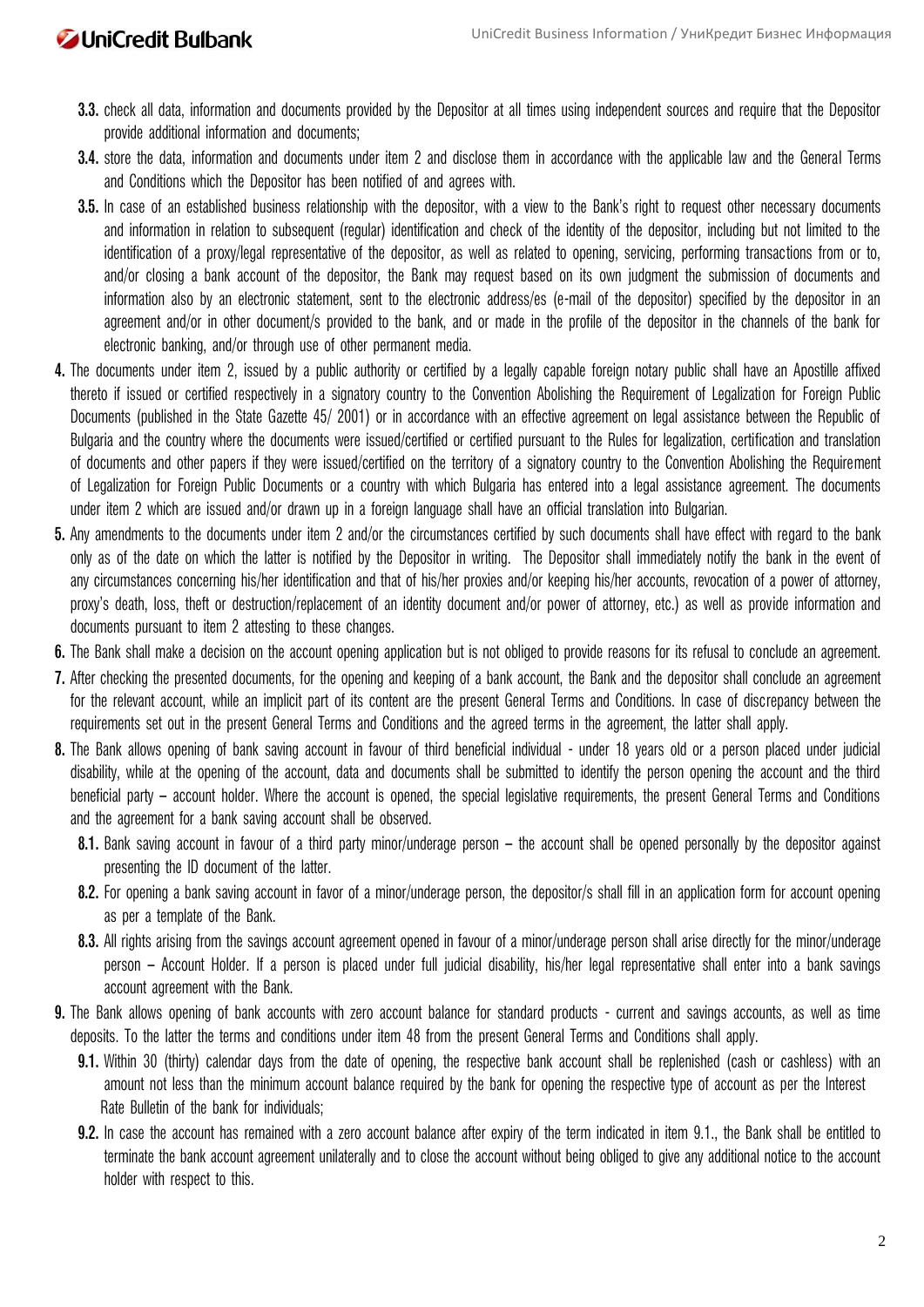### **ІІ. INTEREST RATES, FEES AND COMMISSIONS**

- **10.** On the funds available on the accounts the Bank shall pay to the depositors interest in the amounts set according to the product group to which they belong depending on the type and the conditions for keeping the accounts, which they hold and the specifics of the various deposit products. The applicable interest rate terms and conditions are published in the Interest Rate Bulletin, which the Bank applies to the different account types in national and foreign currency;
	- **10.1.** The interest is accrued daily, it is payable and paid by the Bank in the way specified in item 12 at the end of each interest maturity agreed in the agreement, depending on the type of the account and the terms and conditions for its keeping, it is paid also at the time of closing the account, respectively; Where applicable, in compliance with the legislative requirements, the bank shall pay the due interest after the relevant payable tax is withheld;
	- **10.2.** Interest on account shall be accrued starting from the date of replenishing the account with an amount not less than the minimum account balance required by the Bank for opening the respective type of account pursuant to the Interest Rate Bulletin of the Bank;
	- **10.3.** The funds available on the accounts shall accrue interest at the annual interest rates defined according to the item 10 above and published in the Interest Rate Bulletin applicable for the period of accrual on a 360/360 basis, pursuant to which one month is considered to have 30 days and one year - 360 days, unless otherwise agreed.
- **11.** The funds available on the bank accounts, which are below the required minimum amount set for the respective deposit product pursuant to the Bank's Interest Rate Bulletin, shall not accrue interest.
- **12.** At the choice of the depositor (the depositors of joint accounts, respectively), the interest paid by the Bank may be capitalized on the account or shall be transferred on an account with the Bank indicated explicitly by the depositor/s in the agreement for a bank account.
- **13.** In case the currency of the account, on which the due and payable interest is transferred is a different currency, the Bank shall convert the amount of the transferred interest applying its officially announced exchange rates for the respective currencies on the date of the transaction.
- **14.** The interest accrued on an account whose account holder is under 18 years old or a person placed under judicial disability shall be capitalized in any case.
- **15.** The changes in the amounts of the interests, fees and commissions established as definable according to the method for defining them set out in these General Terms and Conditions, the Interest Rate Bulletin and the bank's Tariff on the Fees and Commissions for Individuals displayed at the bank's teller desks and/or published on the bank's website, shall have effect on the sight accounts (savings and current accounts) from the date on which they come into effect, indicated in the Interest Rate Bulletin and the Tariff on the Fees and Commissions for Individuals. The changes in the amounts of the fees and commissions established as definable according to the method for defining them set out in these General Terms and Conditions and the bank's Tariff on the Fees and Commissions for Individuals displayed at the bank's teller desks and/or published on the bank's website, shall have effect on the time deposits from the date on which they come into effect, indicated in the Tariff on the Fees and Commissions for Individuals. Upon renewal of time deposits on the maturity date, such deposits shall accrue an interest at the interest rate set for the respective deposit type in the Interest Rate Bulletin of the bank as of the renewal date
- **16.** The Depositor (the depositor under an account in favour of third party, respectively) undertakes to pay to the bank within the terms and in the amounts defined in its approved Tariff on the Fees and Commissions for Individuals applicable at the time of their collection, all fees, commissions and other charges of the Bank, which have arisen in relation to the opening, keeping and servicing of the account or its closing, as well as for the transactions performed on the account.
- **17.** The funds on the accounts shall accrue interests at the interest rates set in accordance with the specified method for defining them depending on the product group of each account, including a group of the contractual accounts according to the type and the conditions for their keeping specified in item 10 above and published on the Interest Rate Bulletin applicable at any time, on equal terms and to all depositors from the relevant groups to which they belong. The funds on the accounts and the interests accrued on them in compliance with the specified requirements are guaranteed by the Bulgarian Deposit Insurance Fund in accordance with the applicable regime and to the maximum amount of the total guaranteed amount, as stipulated in the Bank Deposit Guarantee Act. As at the date of these General Terms and Conditions this amount is BGN 196,000 in total.
- **18.** The guaranteed amounts of funds pursuant to the Bank Deposits Guarantee Act held with the Bank shall not be paid on accounts of individuals and in the cases provided for in the Bank Deposits Insurance Act.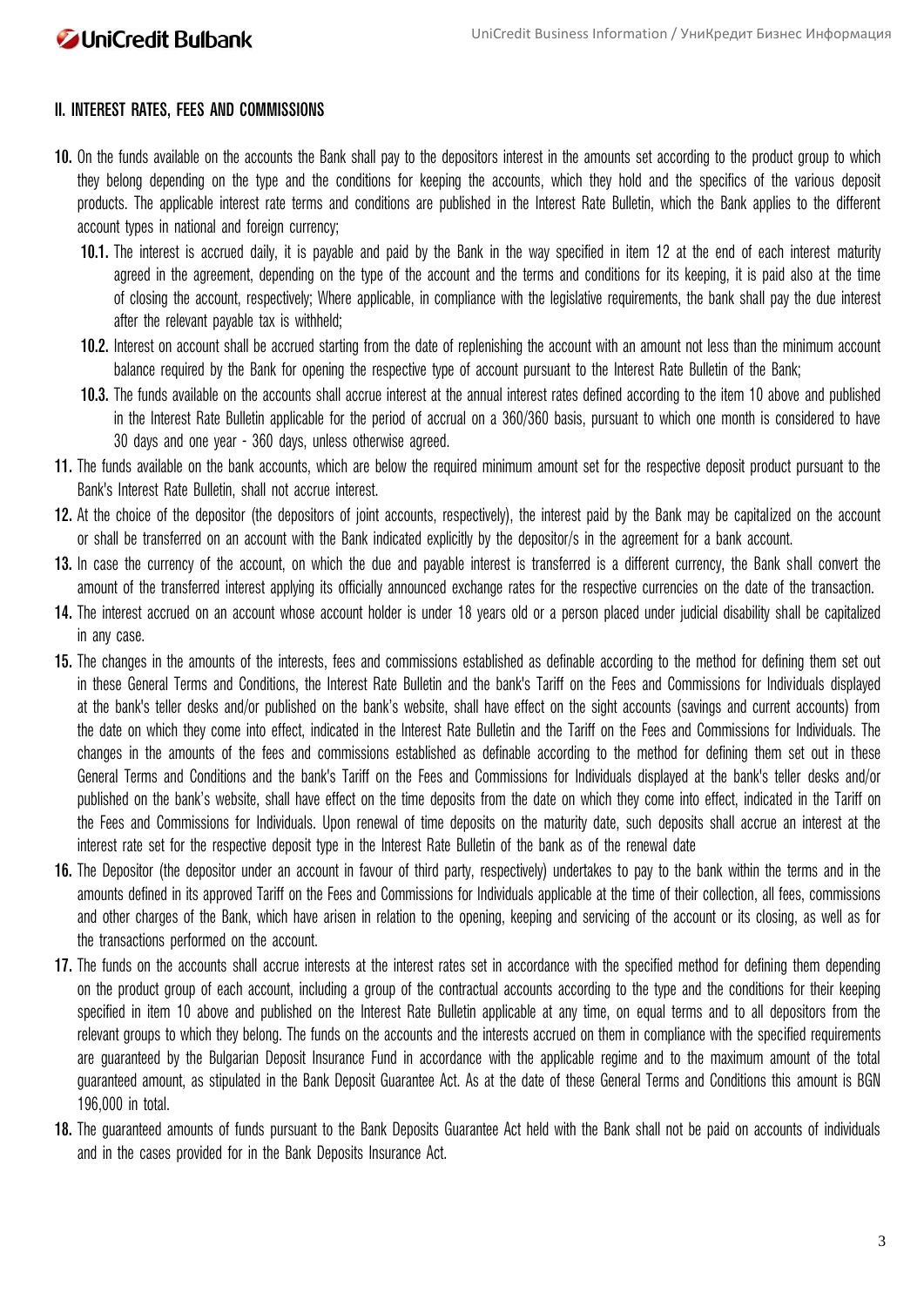- **19.** Reimbursement shall not be applicable with regard to the funds on accounts on which there have been no transactions ordered by the depositor during the last 24 months before the date of issuance of an act under Art. 20, par. 1 of the Bank Deposit Guarantee Act, and the balance on each of them is less than BGN 20.
- **20.** The following deposits are guaranteed in an amount of up to BGN 250,000 for a period of three months from the time when the amount was credited to an account of the depositor, or from the time when the depositor gained the right to dispose with the deposit amount:
	- **20.1.** deposits of individuals which have arisen as a result of real estate transactions for residential needs;
	- **20.2.** deposits of individuals, which occur as a result of paid amounts on the occasion of marriage or dissolution of marriage, termination of employment or termination of a civil-service relationship, disability or death;
	- **20.3.** deposits that result from insurance or social security payments or payment of indemnity for damages caused by crimes or a revoked sentence.

The deposits under items 20.1 - 20.3 are not part of the calculation of the total amount of the liability of the Bank to one depositor as per the procedure under the Bank Deposit Guarantee Act within the three-month period indicated above in item 20.

### **ІІІ. TRANSACTIONS ON ACCOUNTS**

- **21.** The Bank accepts, for consideration, to perform on the account, up to the amount of the cash available on it, any common bank transactions performed by the Bank, or other transactions agreed with the Bank in observance of the requirements stipulated in the effective legislation, the present General Terms and Conditions and the concluded agreement for the respective account.
- **22.** Cash on hand and on account transactions may be performed on the bank accounts by order of third parties in observance of the requirements stipulated in the legislation applicable to the time of their performing and the present General Terms and Conditions in their applicable version as to the date of the respective transaction. The Depositor shall declare that s/he is familiar with and shall provide her/his explicit consent with the purpose of her/his identification and guaranteeing the validity of the execution of the ordered transaction for conducting a check of the validity and authenticity of her/his ID document by a special scanning device both upon signing an agreement with the Bank and at the time of performing payment transactions.
- **23.** The Depositor may operate personally with funds from the account after presenting an identity document as well as through his/her representative acting by virtue of an original power of attorney which certifies the signature of the authorizer in accordance with the required procedures. The power of attorney shall explicitly specify the type of the ordered transaction, certified as follows:
	- 23.1. by a Bulgarian notary public in the Republic of Bulgaria:
	- **23.2.** by a Bulgarian diplomatic or consular representative abroad;
	- **23.3.** by a legally capable foreign notary public, with an apostille affixed to it if certified in a country, signatory to the Convention Abolishing the Requirement of Legalization for Foreign Public Documents (published in the State Gazette, issue 45/2001);
	- **23.4.** in accordance with an effective аgreement for legal assistance between the Republic of Bulgaria and the country, in which the power of attorney has been certified by a legally capable notary public;
	- **23.5.** pursuant to the Rules for the Legalizations, Certifications and Translations of Documents and other Books, provided it has been certified in a country other than the countries listed in items 23.3. and 23.4.
	- **23.6.** in any other way provided for in the Bulgarian law.
- **24.** Payment transactions on the accounts may be performed by order of the depositor, or his/her proxy, respectively, in every branch of the Bank only if there is financial coverage for the amount of the transaction and the charges, due and payable for performing it, established in accordance with the Tariff for the fees and commissions for Individuals, applicable as of the date of performing the transaction, whereas applying the respective templates for payment documents and upon submitting any other documents required by the effective legislation and/or the internal regulations of the Bank. The bank may request, where necessary or at its own discretion, also other documents for identification of the depositors and/or the account holders of accounts and/or for verification of the grounds for the payment in order not to allow any payments under prohibited activities and money laundering.
- **25.** Operations (cash or cashless) on an account opened on behalf or in favour of a person under 18 years old or a person placed under judicial disability shall be performed in observance of the established legislative requirements in this respect, with a permit from the district court at the place of residence of the person.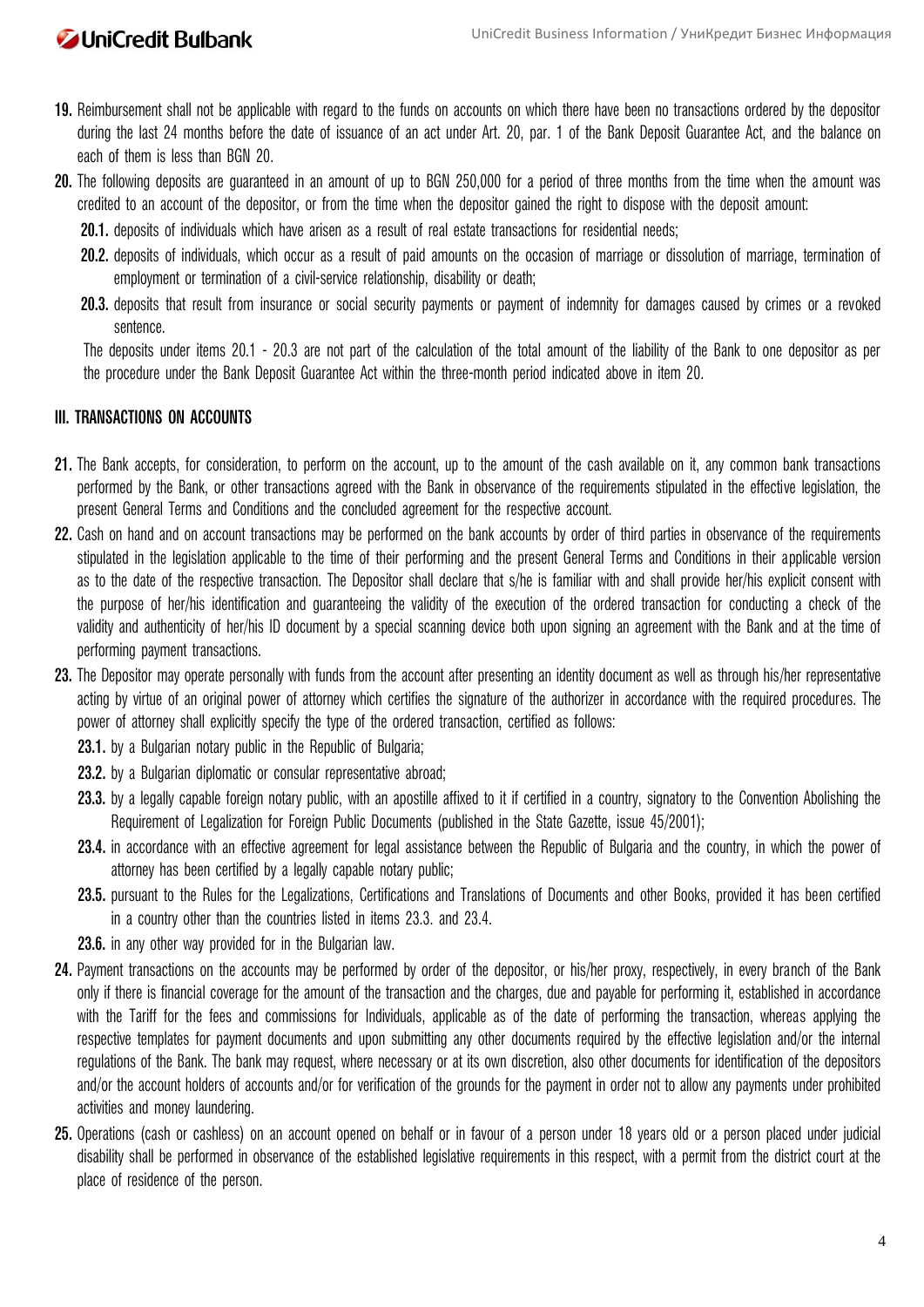- 26. Cash transfers from/on bank accounts shall be performed in accordance with the applicable legislation and in applying the present General Terms and Conditions - section III. Payment services and instruments.
- 27. The exchange rates applied by the Bank in the execution of the payment operations shall be currency exchange rates "buy"/ "sell", "cash"/ .cashless", respectively, on the day of execution of the payment transaction, displayed in the bank branches, published on the Internet site and/or made available in the e-banking channels.
- **28.** The Depositor, or his/her proxy respectively shall immediately inform the Bank in writing in case of any amendments to the documents under item 2 and/or the circumstances certified by such documents as well as provide information and documents pursuant to item 2 attesting to these changes.
- **29.** The Bank shall not be liable for any suffered damages or benefits foregone resulting from payments executed prior to the submission of a written notice for occurred changes or circumstances under item 28, including in the cases where it has executed an order given by a person having presented for this purpose regular at first sight, but in reality inauthentic documents (with false content and/or inauthentic) and having certified his/her rights to order transactions on the account, including by presenting a regular at first sight power of attorney, in the cases when the representative power of this person was discontinued before the Bank was informed in writing about the discontinuation of the powers of this person. Duly drawn up shall be considered each order that contains the requisites required by the law and the present General Terms and Conditions and signed by a person with right of specimen corresponding to the specimen submitted to the bank.
- **30.** The Bank shall effect from the account of the depositor each entered with it order for cash and/or cashless payment, which is admissible as per the effective legislation, the applicable rules for payment and the Terms and Conditions according to which the account is kept.
	- **30.1.** Subject to execution shall be such an order that is received in the Bank and has all the documents required for its execution appended to it, and which has been made in compliance with all the standard requisites, has been signed by a person/s who has/have rights to order transactions on the account, whose signature appears to correspond to the signature laid in front of a Bank clerk or to a specimen of the signature/s submitted in a notary certified form;
	- **30.2.** The executed payment orders, which were received in the Bank, corresponding to the requirements set forth in the preceding item, are the necessary and sufficient valid reason for the ordered transactions to be executed by the Bank in good faith while the consequences from this execution shall be borne by the depositor;
	- **30.3.** The Bank shall not be held liable in case it has performed in good faith, according to the provisions of item 30.1, a transaction under the current account of the depositor, ordered to it in writing by a person/s, whose signature/s on the order, laid outside the Bank correspond/s to the specimen of the signatures of the persons who have rights to order transactions under the account and which person/s on the grounds of unambiguous circumstances appear/s to be entitled to dispose with the cash available on it. The risk and the consequences from the execution of orders that at first sight have appeared regular, which afterwards are found to be counterfeit, shall remain at the expense of the depositor to the account;
	- **30.4.** In accordance with the provisions of the Payment Services and Payment Systems Act and Ordinance 3 of the BNB of 18/04/2018 on the Terms and Procedure for Opening Payment Accounts, Execution of Payment Transactions and Use of Payment Instruments, the Bank is entitled to collect automatically, through an adjusted transfer or debit of the unduly received and payable amounts credited into the accounts of its customers from the cash available on them or from the cash available on any other account of theirs with it and to debit the amounts ordered for transfer which are still not collected to which the Depositor shall provide his/her explicit written consent by signing the account agreement;
	- **30.5.** Upon receipt of an order of distraint from authorities authorized by virtue of the legislation in respect of accounts in national and foreign currency of individuals, the order shall be fulfilled pursuant to the provisions of the applicable legislation.
	- **30.6.** The Bank has the right to refuse to carry out transactions from/on a payment account ordered by a proxy of the Depositor if the scope of the his/her powers of representation is not clearly and precisely specified;
	- **30.7.** The Bank has the right to refuse to carry out a transaction from/on a payment account in the cases under art. 17 of MAMLA.
- **31.** The Bank shall not be held responsible for blocked amounts and/or operations by another bank participating in the payment process in execution of payments by order /in favour of individuals and legal entities and countries, which are subject to restrictions and/or sanctions.
- **32.** The depositor shall be obliged to inform the Bank for each unauthorized or inaccurately executed payment transaction without undue delay after becoming aware of such a transaction, but in any case no later than 13 months after the date of debiting the account of the depositor. The depositor shall be considered to have become aware of the unauthorized or incorrectly executed payment transaction at the latest upon the receipt of information as per Art. 57, para. 1 or Art. 65, para. 1 of the Payment Services and Payment Systems Act.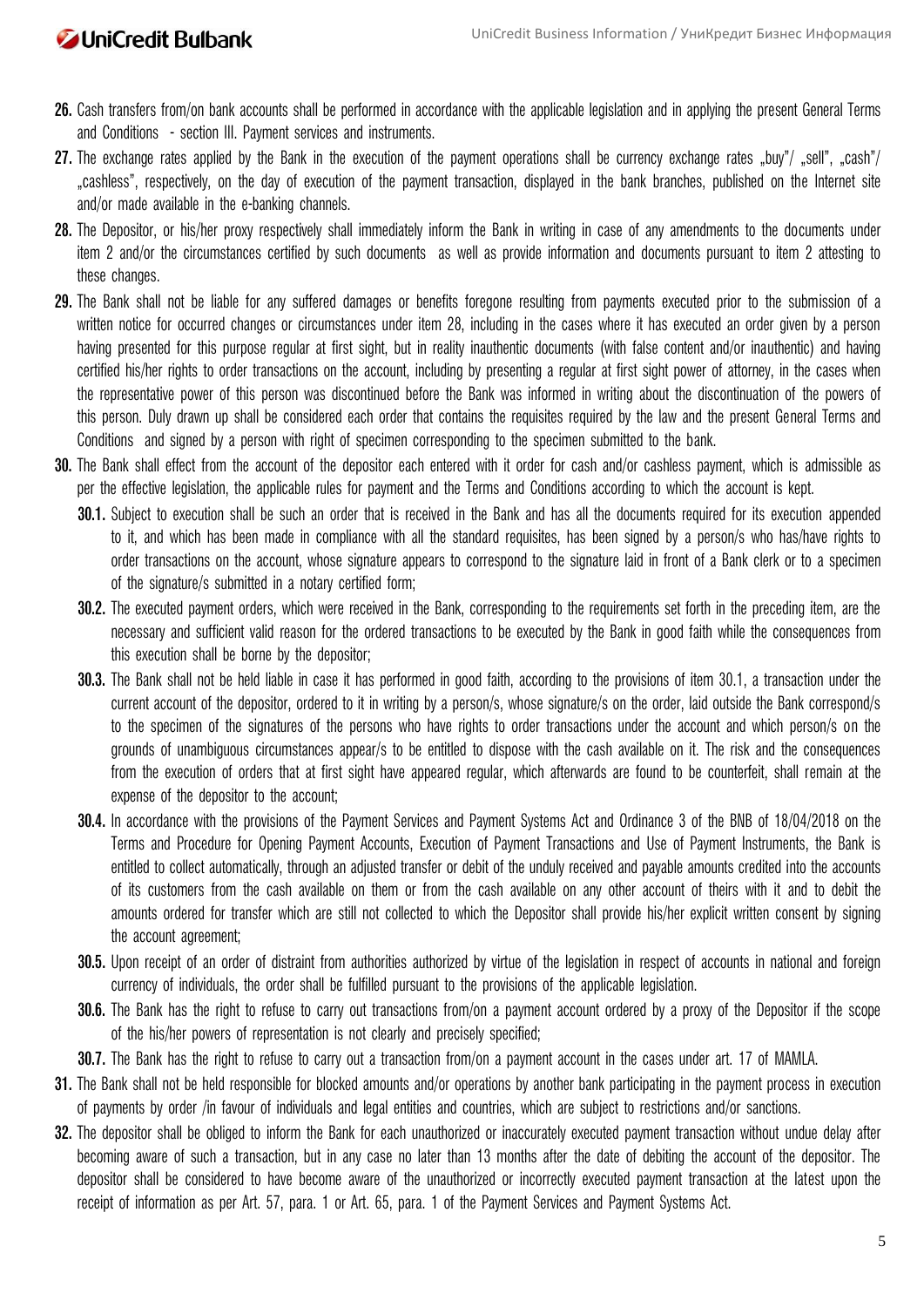- **33.** The Bank has the right to collect automatically from the accounts of its customers its due receivables according to the type of the account for account opening, keeping, maintaining and closing, servicing of transactions as well as unduly received amounts at initial absence of grounds, including as a result from a fraud and/or wrong instructions and/or banking and technical errors. In case of lack of available funds on the relevant account, the Bank shall collect its due receivables from the cash available on any other account of the depositor (of any of the depositors to the joint account, respectively) held with it, for which with the signing of the account agreement the depositor (all depositors to the joint account respectively) shall agree explicitly in writing to direct debit in favour of the Bank with respect to the accounts they have in the Bank.
- **34.** In case the depositor has an account in a currency other than the currency of his/her liability to the Bank, the latter shall collect its receivable from that account based on the officially published by the Bank buy/sell exchange rates for bills payable in foreign currency on the date of the transaction.
	- **34.1.** The Bank shall reserve its right to debit the account automatically for the payment of any additional charges, including such of the foreign banks in relation to the execution of orders of a depositor or a proxy, respectively;
	- **34.2.** In case due to insufficient funds on the account, the Bank is unable to collect in full its fees or commissions payable to it by the depositor, the Bank shall collect entirely the remaining funds on the account via direct debit and shall have its receivables repaid in the amount up to the available account balance;
	- **34.3.** Should after the operations under the preceding item no funds be paid in on the account for two consecutive months so that the bank is unable to collect its due amounts and/or the fees for servicing the account, as that period has the legal effect and consequences as of a notification, the Bank shall be entitled to terminate the Bank account agreement unilaterally and to close the account without having to provide any additional notice to the depositor/s in that respect.
- **35.** In case of an unauthorized or inaccurately performed transaction, the Bank shall determine its correct execution in accordance with the order registered and booked according to the regulatory and internal requirements, as well as that the transaction is not affected by a technical failure or some other deficiency.
- **36.** In case of an unauthorized payment transaction the bank shall immediately reimburse the payer with the amount of the transaction, in any case no later than the end of the next business day after the Bank has noticed or has been informed about the unauthorized transaction unless the bank has reasonable doubts for fraud and notifies the respective competent authorities. Whenever necessary, the payer's provider of payment services recovers the payer's account in the state it would have been if the unauthorized payment transaction has not been performed. The Bank shall be informed in writing by the payment service user when the payment service user has learned about the unauthorized payment transaction. The value date for crediting the payer's payment account is no later than the date on which the account was debited with the amount of the unauthorized payment transaction. The recovery by the Bank of the unauthorized payment transaction amount into the authorized holder's payment account does not prevent the Bank from holding the payer responsible in compliance with the legislation regarding the recovered amount of the payment transaction if the payment transaction was authorized by the payer.
	- **36.1.** Where a payment order is initiated by the payer through a payment initiation service provider, the Bank shall refund to the payer the amount of the non- executed or defective payment transaction and, where applicable, restore the debited payment account to the state in which it would have been had the defective payment transaction not taken place. The burden shall be on the payment initiation service provider to prove that the payment order was received by the payer's Bank in accordance with Article 83 of the Payment Services and Payment Systems Act and that within its sphere of competence the payment transaction was authenticated by it, accurately recorded and not affected by a technical breakdown or other deficiency linked to the non-execution, defective or late execution of the transaction. Where the payment initiation service provider is liable for the non-execution, defective or late execution of the payment transaction, it shall immediately compensate the Bank at its request for the losses incurred or amounts paid as a result of the refund to the payer
- **37.** Any losses shall be borne by the payer, regardless of their amount, should they result from unauthorized or inaccurately performed payment transaction as a result from fraud or non-fulfillment of the customer's obligations in using the respective payment service or due to gross negligence, or upon any misuse assisted by the payer.

### **ІV. INFORMATION AND FINANCIAL REPORTING ON THE BANK ACCOUNT**

**38.** For ensuring the accurate execution of a payment order for performing the payment services, the payer shall be obliged to fill out precisely, accurately and completely the payment documents with all requisites required for the correct execution of the ordered transaction, including the the international number of the bank account (IBAN), the international bank identification code of the bank (BIC), whenever any such is required pursuant to the effective legislation or any other unique identification number of the recipient's account.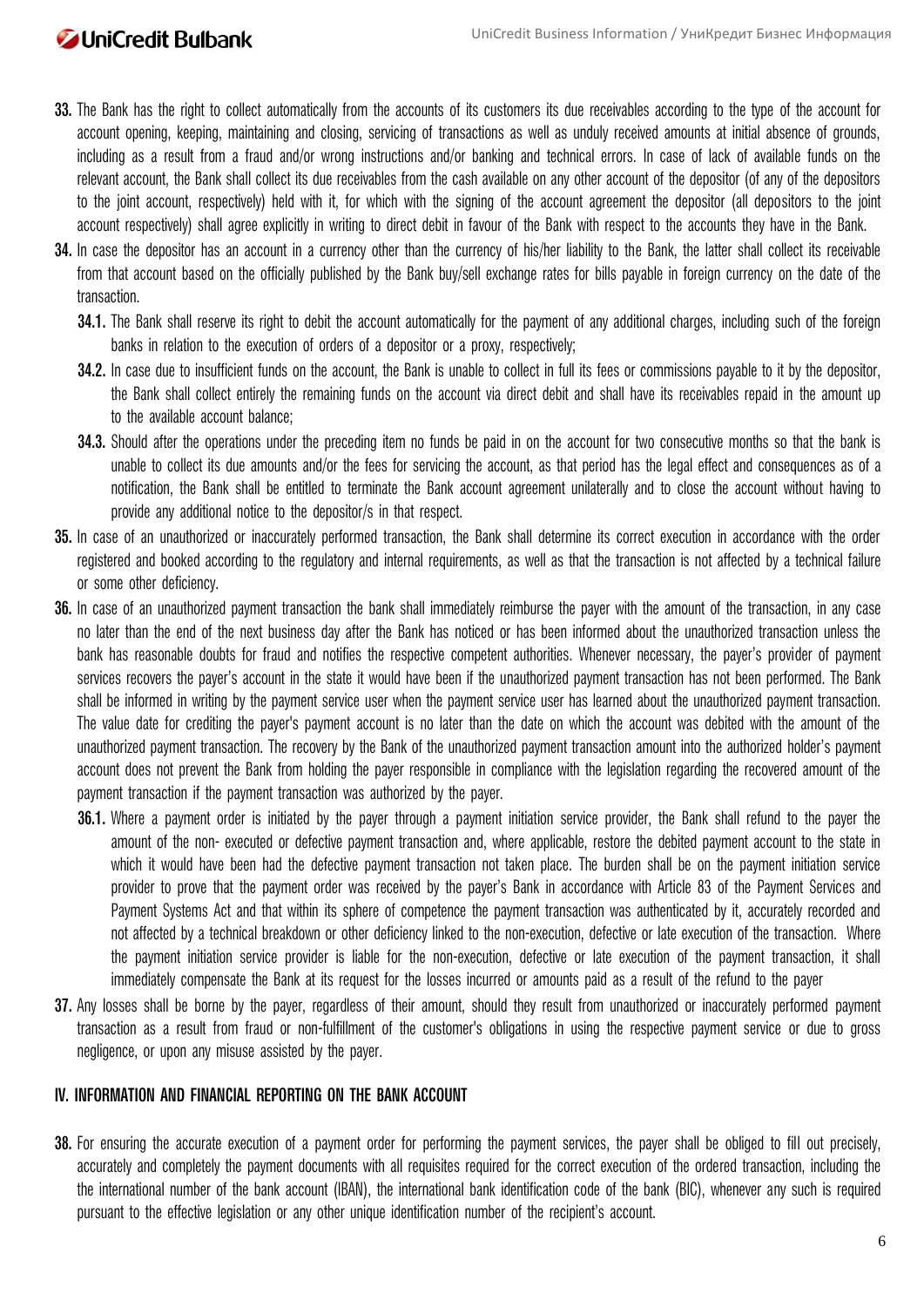- **39.** The Bank shall provide to the depositor in the form of a statement of his/her account, information about all deposited amounts, payments and the available balance on the account within the terms, scope and in accordance with all requisites pursuant to Payment Services and Payment Systems Act and Ordinance 3 of the BNB 18/04/2018 on the Terms and Procedure for Opening Payment Accounts, Execution of Payment Transactions and Use of Payment Instruments , the provisions of the present General Terms and Conditions and the Tariff for the fees and commissions of the Bank for individuals and Interest Rate Bulletin applicable to the date of the statement. The statements shall be provided in a way specified by the depositor or his/her proxy respectively.
- **40.** Information about an ordered cash transfer is provided on the teller desks of the Bank immediately after the execution of the transfer as well as via the electronic channels of the Bank, in case it is ordered electronically.
- **41.** The Bank shall provide information for received available cash transfers upon request by the recipient under the payment service, as well as via the e-channels.
- **42.** The Bank corrects unauthorized or inaccurately executed payment transaction only if the depositor notifies the Bank without undue delay after becoming aware of such a transaction, which gives rise to a claim, however, no later than 13 months after the date of the debiting of customer's account. The depositor shall be considered to have become aware of the unauthorized or incorrectly executed payment transaction no later than the time of receipt of information as per Art. 57, para. 1 or Art. 65, para. 1 of the Payment Services and Payment Systems Act.
- **43.** In fulfilling its obligation for providing the information required by law, the Bank shall maintain and provide at the disposal of its customers actual, complete and detailed information for the products and services offered by it, the methods for determining the interest rates, fees and commissions, the amounts of the calculated interest rates, exchange rates based on them, as well as the content of the effective and applicable Interest Rate Bulletin, Tariff for the fees and commissions of the Bank for individuals and the present General Terms and Conditions by making such information available in the bank branches, on the Internet site and via the e-banking channels. The depositor shall undertake to follow and to keep himself informed of the content of the effective and applicable General Terms and Conditions, Tariff and Interest Rate Bulletin of the Bank, as well as all changes to them and is not allowed to claim being unaware of the terms and conditions of the Bank applicable at any time, as listed in detail above, which are binding for the depositor and commit him/her from the date of their announcement in the bank branches, publishing on the Internet site or e-channels, on the condition that they do not refer to changes, which take effect at the times set according to the regulatory framework.

### **V. CLOSING**

- **44.** The agreement for bank account opening and keeping shall be terminated and the account shall be closed:
	- **44.1.** at the request of the depositor, or his/her proxy, respectively, in any branch of the Bank;
	- **44.2.** upon non-fulfillment of the customer's obligations under item 9.1, the Bank shall be entitled to close the account unilaterally and without being obliged to give any additional notice to the account holder with respect to this
	- **44.3.** in case there is no transfers to the account for covering the charges due to the Bank according to its Tariff of fees and commissions for individuals for two consecutive months, which period has the legal effect and consequences as of a notification, the Bank shall be entitled to close the account unilaterally without having to provide any additional notice to the depositor in that respect.
	- **44.4.** unilaterally by the Bank in case of making a decision for terminating the offering of a specific type of account and/or in case of impossibility for technical maintenance after the providing of a two months notice to the account holders. The account's balance will be transferred to opened by the Bank account's holder payment account with no specified term, unless other instruction have been given to the Bank by the account's holder. The Bank informs the account holder about the international bank account number (IBAN) of the opened payment account. If the specific type of account is a deposit, Art. 50 shall apply.
	- **44.5.** by two-month notice from the Bank to the depositor;
	- **44.6.** in the event of death of the Depositor, while the terms and conditions set forth in item 46 below shall apply;
	- **44.7.** by giving notice with immediate effect as of the date thereof in case the Depositor is a defaulting party under the bank account agreement and/or in case of non-fulfillment by the Depositor of any of his/her obligations stipulated in the present General Terms and Conditions, including but not limited to the cases when a breach of the prohibitions for carrying out the transactions specified in items 132 and 133 of the present General Terms and Conditions has been identified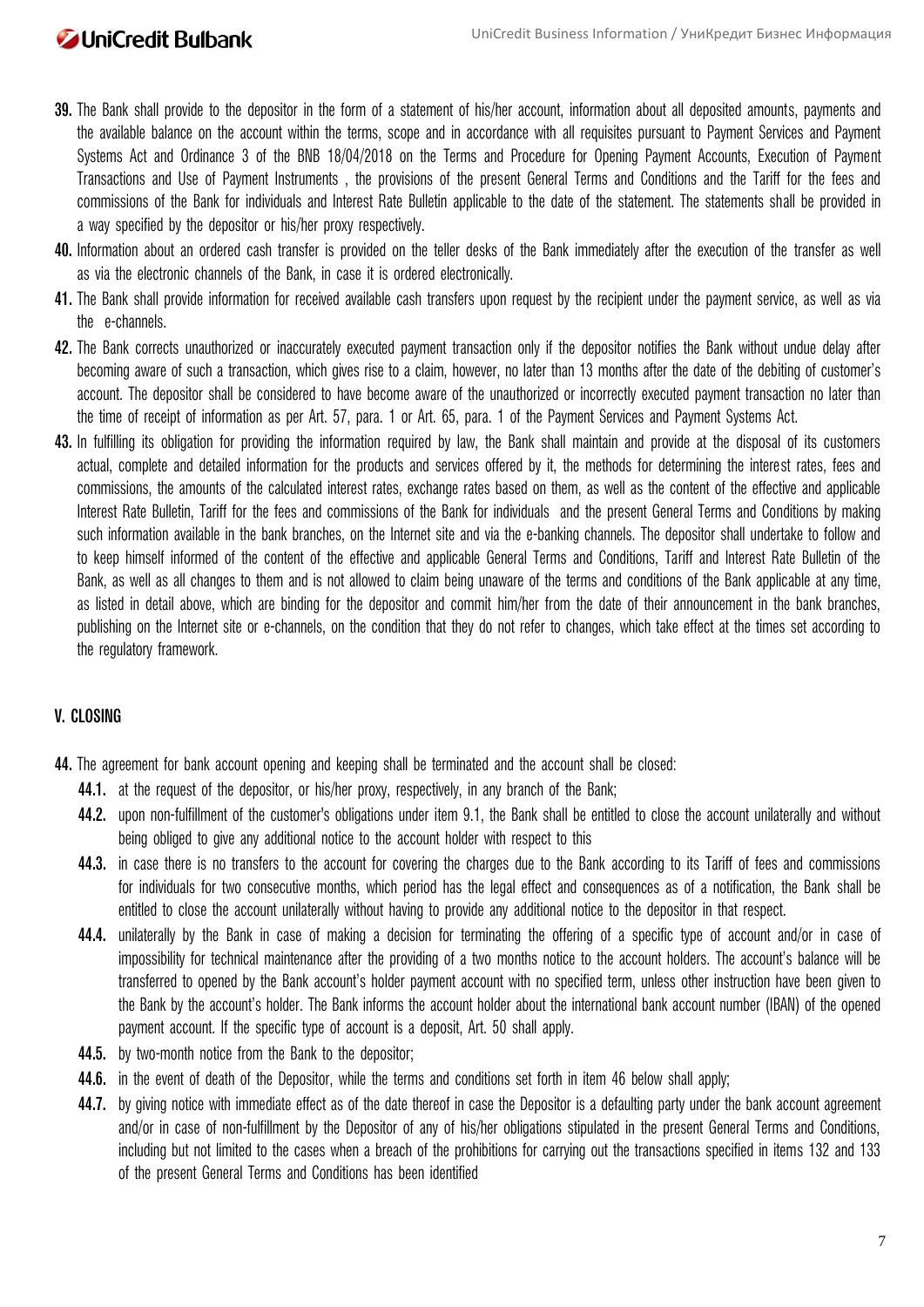- **44.8.** by giving notice with immediate effect as of the date when it is identified that the depositor is on a Sanctions List drawn up by the United Nations Security Council, OFAC's SDN lists and the European Commission's Sanctions Lists;
- **44.9.** by giving notice with immediate effect as of the date when it is identified that depositor is on a list under the Measures Against the Financing of Terrorism Act. This list of natural persons, individuals and organizations against which special measures are imposed has been drawn up by the Council of Ministers.
- **44.10.** by giving notice with immediate effect as of the date when it is identified that the depositor is a person involved in terrorist or terrorist financing activities on other regulatory or contractually established grounds.

**44.11.** on other statutory or contractually established grounds.

**44А**. The start of the period of the notice under item 44.5, and respectively of the notification under items 44.7-44.10 shall be the date of its receipt by the depositor. The notice, and respectively the notification by the Bank, when it is made on paper, shall be deemed to have been received by the depositor when it is sent to the latest mailing address indicated by the depositor to the Bank. In case the depositor has not informed the Bank about any change to the specified mailing address, the notice, and respectively the notification by the Bank shall be deemed to have been received in proper order, regardless of any remarks in the registered mail receipt. The notice under item 44.5, and respectively the notification under items 44.7-44.10 can be sent to the depositor also by:

**44A.1.** an electronic statement sent to the e-mail address of the depositor (according to the definition of this term in item 3.5.)The notice, and respectively the notification shall be deemed to have been received by the depositor on the day of its sending to the e-mail of the depositor unless an automated message is received from the e-mail of the depositor that the message has not been sent successfully and/or its receipt has failed;

**44A.2.** an electronic statement made in the profile of the depositor in the channels of the Bank for electronic banking;

**44A.3.** other permanent media.

- **45.** The framework agreement about a payment account with basic features can be terminated by the depositor in accordance with subpara. 44.1 of the present General Terms and Conditions or unilaterally by the Bank in accordance with Art. 121 of the Payment Services and Payment Systems Act only if at least one of the following conditions is fulfilled:
	- **45.1.** The depositor has used deliberately the payment account for illegitimate purposes;
	- **45.2.** No payment transaction has been performed on the payment account for more than 24 consecutive months;
	- **45.3.** The depositor provided false information in order to open a payment account with basic features while the provision of the true information would have led to a rejection for the opening of the account;
	- **45.4.** The depositor does not reside anymore lawfully in the EU;
	- **45.5.** The depositor has subsequently opened another payment account with a bank for the use of the services listed in item 48.2.
	- **45.6.** The depositor breaches the present General Terms and Conditions.
	- **45.7.** Should the Bank terminate the framework agreement for the payment account with basic features on one or more of the grounds specified in subpara. 45.2, 45.4, 45.5 and 45.6 of the present General Terms and Conditions, it shall inform the depositor for the reasons and grounds for this termination by means of a two-month notice unless the disclosure of this information would contradict the national security and public order objectives.
	- **45.8.** When the Bank terminates the framework agreement for the payment account with basic features based on subpara. 45.1 or 45.3 of the present General Terms and Conditions, the termination shall become effective immediately.
- **46.** The Bank shall be notified in writing in the event of death of a depositor. Such notification may be made by any person in any branch of the Bank and it has to be accompanied by a copy of death certificate
	- **46.1.** The amounts on the accounts of the deceased depositor shall be paid to the heirs of the deceased person after filling in a template application provided by the Bank and signed by the heirs or by their proxy and after submission of a copy of death certificate, an inheritance Certificate, announced Testament (as applicable), a certificate by the Municipality in the place of residence of the legator stating that the amounts under the accounts have been declared and the inheritance tax has been paid, if any according to the law, a certificate issued by the territorial division of the National Social Security Institute, which states the last month with right for receipt of pension of the deceased as well as the latest month in which a pension was transferred on the account of the depositor (in case a pension was paid-in on the account). The transferred amount paid for time after the month in which the depositor deceased shall be automatically refunded from the Bank to the territorial division of the National Social Security Institute. If necessary, as well as in all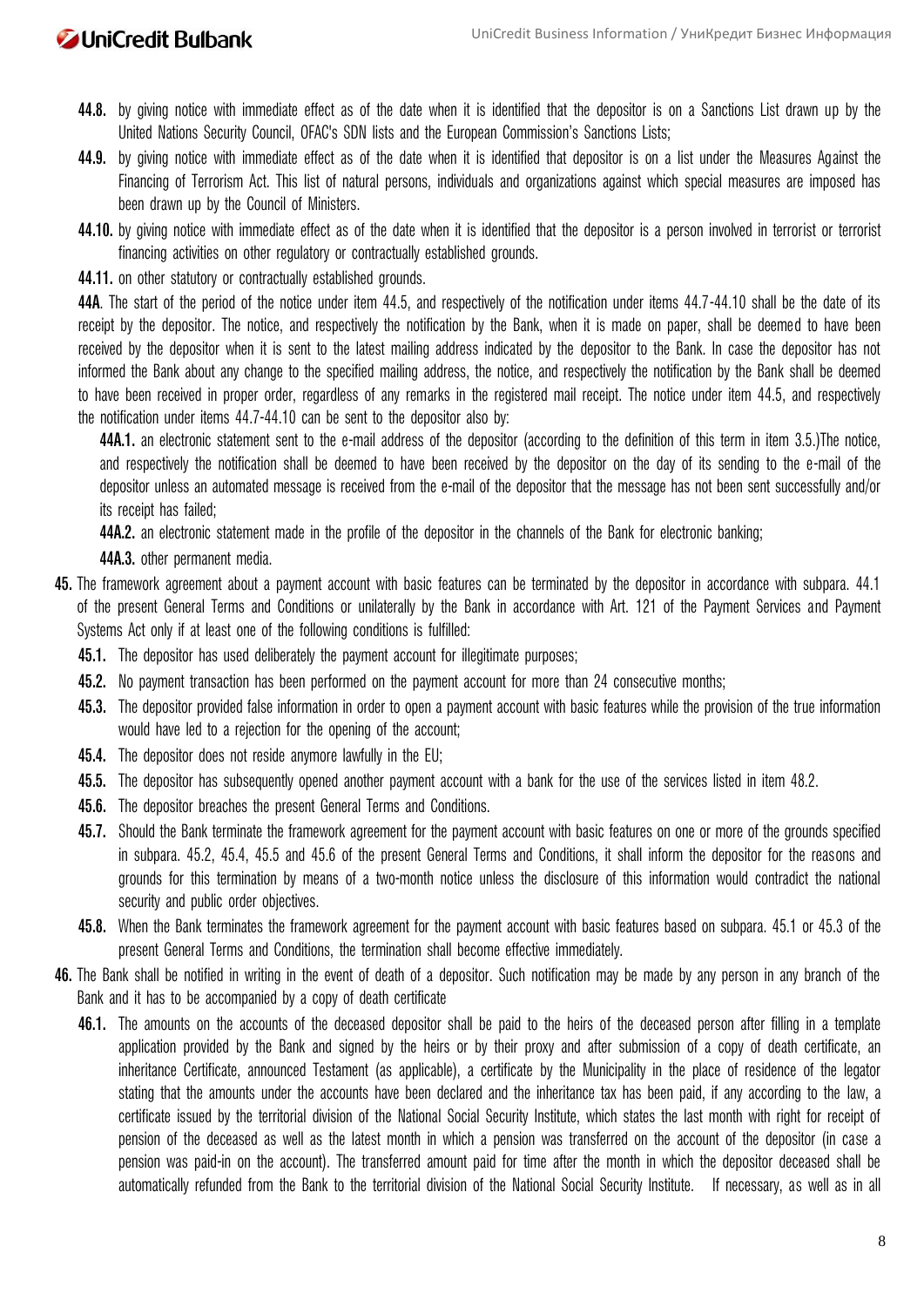cases of any international component in the inheritance, incl. in case of a provided European Certificate of Succession (ECS) before the payment of the amounts the Bank shall have the right to request the submission of other documents by the heirs.

- **46.2.** In case there are several heirs, they should appear together personally (or the heir/heirs should be presented by explicitly duly authorized person/ persons for receiving their shares. The Bank shall not be held responsible for the distribution of the shares of the heirs.
- **46.3.** In case an heir appears to receive amounts from accounts of a legator separately than the other heirs, the Bank has the right to reject to perform calculation and to pay only his/her share.
- **46.4.** If the deceased depositor was given access to the account/s by payment instrument, his/her heirs with the payment request for receiving their shares shall return to the Bank all physical media related to the payment instrument including additional debit card if any.s.
- **46.5.** Permission of the District Court shall be obtained for the payment of amounts from the share of the heir to a minor or an underage person or to an heir placed under limited or full judicial disability respectively at the current address of the heir
- **46.6.** Any disputes between heirs regarding amounts on the account shall not be raised to the Bank but shall be resolved as per the procedure foreseen in the legislation. The Bank shall not be held responsible for payments that are made in compliance with the law in execution of orders by persons authorized to make such payments until the day of receiving a written notification for the death of the depositor. In such event, the disputing heirs may distraint the account only by submitting to the Bank an order of distraint from the competent court authority.
- **46.7.** After the amounts from the account/s are paid to the heirs of the depositor, the account shall be closed.
- **46.8.** The Bank may set additional requirements before allowing any transactions with the accounts of the deceased depositor.
- **47.** If the information about a depositor's death is accurate, the bank has the right to block his/her accounts opened with it without receiving the notification under item 46.

### **CHAPTER II. TYPES OF BANK ACCOUNTS**

### **І. CURRENT, SAVINGS AND DEPOSIT ACCOUNTS**

- **48.** The Bank concludes agreements for opening of the following types of accounts for individuals:
	- **48.1.** Current accounts for keeping money payable at sight without any required term for giving notice from the depositor to the Bank, as well as for performing payment transactions on depositing, transferring and withdrawal of funds;
	- **48.2.** Payment account with basic features–through which the following services in BGN are provided on the territory of the country:
		- **48.2.1.** Opening, use and closing of a payment account;
		- **48.2.2.** Depositing funds on a payment account;
		- **48.2.3.** Withdrawing cash on hand from a teller desk or ATM during or outside banking hours; **48.2.4.** Direct debiting;
		- **48.2.5.** Payment transactions executed by a payment card, incl. online payments;
		- **48.2.6.** Credit transfers, incl. orders for regular transfers on ATMs and POS and on the teller desks, if applicable and through the online banking systems of the Bank.
	- **48.3.** Savings accounts for keeping cash amounts intended for accumulation, payable without any required term for giving notice, upon preagreed payment terms and conditions and in compliance with the terms and conditions published by the Bank, pursuant to the Interest Rate Bulletin and the bank's Tariff on the Fees and Commissions for Individuals
	- **48.4.** Deposit accounts for keeping money payable on an agreed date (maturity) or upon arising of other agreed terms and conditions for payment and in compliance with the terms and conditions published by the Bank, pursuant to the Interest Rate Bulletin and the bank's Tariff on the Fees and Commissions for Individuals.
		- **48.4.1.** The Bank allows opening of standard deposit accounts with a zero account balance only for deposits with a term of 1 (one) month.
			- **48.4.1.1.** A Depositor, or his/her respective proxy respectively, who has opened a one-month standard time deposit with a zero account balance, shall have the right on the maturity date to renegotiate the deposit for a term other than one month as in such case he/she shall be obliged to replenish the deposit account with the required minimum account balance amount according to the Interest Rate Bulletin of the Bank.
			- **48.4.1.2.** The first interest payment under monthly deposits, which are initially opened with a zero account balance, shall be calculated on a first interest group basis as per the Interest Rate Bulletin regardless of the received amount. On the maturity date,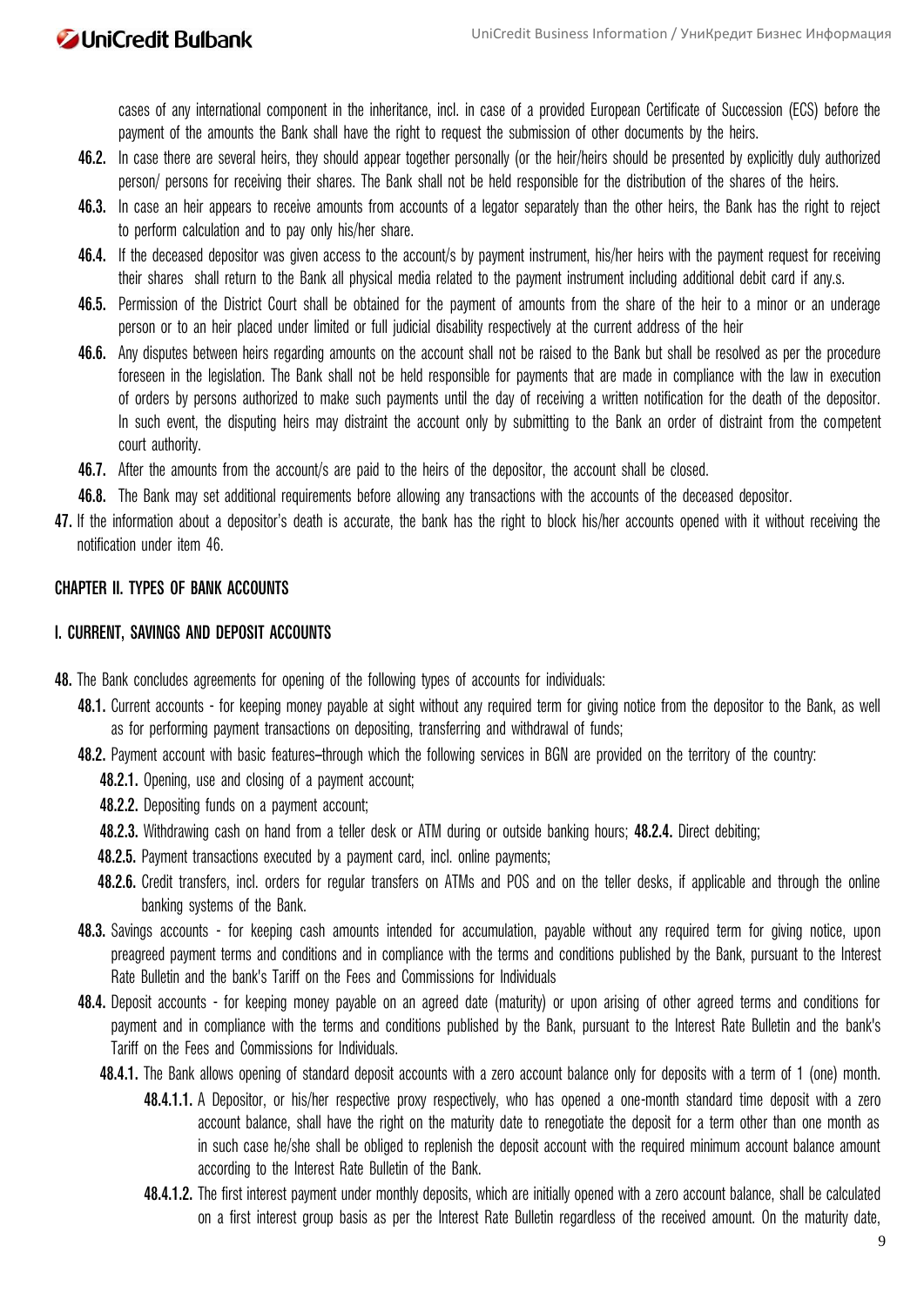.

for the new deposit term, if there is no renegotiation of the term, the interest rate shall correspond to the interest group according to the deposit amount.

- **48.4.2.** The accrual of interests on the deposit accounts shall start from the date on which the accounts are replenished with the deposit amount.
- **48.4.3.** The cash available on the deposit account shall accrue interest after the expiry of the deposit term at annual interest rates defined and included in the Interest Rate Bulletin of the Bank valid as of the date of signing the account agreement.
- **48.4.4.** On the maturity date, upon each renewal of the deposit term, the Bank shall add to the amount on the deposit account the interest accrued until that time or it shall transfer it to another account pursuant to the instructions given by the depositor in the deposit account agreement.
- **48.4.5.** In case the maturity date is a non-business day for the Bank, the due and payable interest shall be accrued on the first business day thereafter.
- **48.4.6.** On the maturity date of the deposit, upon continuing its effect, the Bank shall have the right to set a new interest rate applicable from the date of renewal of the deposit and indicated in the Interest Rate Bulletin applicable to that date.
- **48.4.7.** If on the maturity date or before that, the depositor has not requested termination of the deposit, either personally or through a proxy, the deposit shall be renewed automatically for the same term as that agreed in the deposit account agreement while applying the effective interest and the other terms and conditions of the Bank applicable to that date, whereas information about these terms and conditions can be obtained by the depositor on the Bank's premises where such information is displayed in a visible place or it also can be found on the Internet site of the Bank.
- **48.4.8.** On the deposit account the Bank shall accept on-account transfers and paying in cash-on-hand prior to the maturity date of the deposit without changing the maturity date and without considering this a breach of the deposit terms and conditions, in compliance with the terms and conditions published by the Bank, pursuant to the Interest Rate Bulletin and the bank's Tariff on the Fees and Commissions for Individuals. Upon additional paying in of funds during the deposit term, the additionally paid-in amount shall accrue interest until the maturity date at an interest rate equal to the one set for the respective time deposit. In case the deposit moves to another interest rate group as a result from the additional paying in, from the date of the additional paying in the Bank shall apply the interest rate applicable to this interest group according to the Interest Rate Bulletin valid as to the time of opening/ last review of the deposit.
- **48.4.9.** The Depositor may operate with the deposit funds on the maturity date. In case the maturity date happens to be a non-business day for the Bank, the depositor may operate with the deposited funds on the first business day thereafter, without considering this breach of the terms and conditions of the deposit.
- **48.4.10.** Partial withdrawal of the deposited funds on the maturity date shall result in automatic renewal of the remainder for the same term agreed in the agreement at an interest rate indicated in the Interest Rate Bulletin applicable to that moment according to the type and the amount of the deposit.
- **48.4.11.** In case of performing an operation with the deposit or a portion of it before expiry of the deposit term, for the days from the replenishment of the deposit account, or last renewal of the deposit respectively, until the date on which the deposit is breached, the Bank shall accrue and pay interest as per the interest rates set for current accounts in the respective currency defined in terms of amount in the Interest Rate Bulletin of the Bank applicable as to the date of breaching the deposit.
- **48.4.12.** Should the deposit be breached by way of withdrawal of a portion of the deposited funds, a new deposit shall be formed with the remaining portion and a new agreement shall be signed, where:
	- **48.4.12.1.** the deposit account number shall be preserved provided the term of the deposit is not changed; **48.4.12.2.** a new account shall be opened in the event of a change of the term of the deposit.
- **48.5.** Special accounts accounts with assigned conditions for operating with them or accounts serving some special purpose, whose specific terms and conditions are defined in the relevant agreement;
- **48.6.** Joint account may be opened for two or more depositors in the event of a filled out and signed by all of the depositors application for joint account opening as per a template of the Bank.
	- **48.6.1.** No joint account may be opened where one of the account holders is a minor or underage child. Such a person may become an account holder only in certain circumstances – in the event of death of one of the depositors when an heir is a minor or underage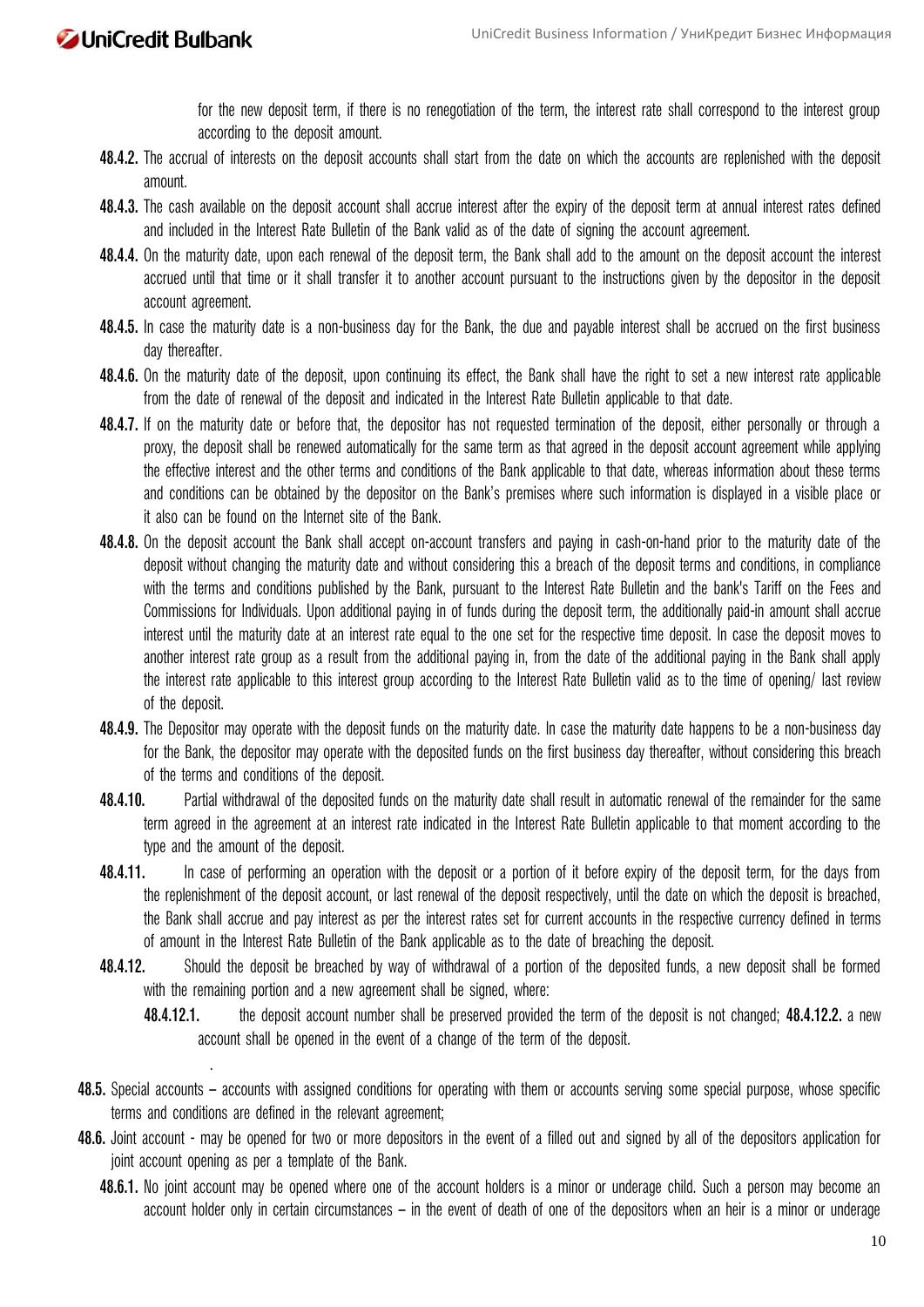child. All of the depositors to a joint account shall have obligations to the Bank under the conditions of passive solidarity in respect of repayment of the due fees and commissions for opening, servicing and closing the account, as well as for performing operations on the account, as foreseen in the bank's Tariff on the Fees and Commissions for Individuals;

- **48.6.2.** On the joint account amounts may be received cash-on-hand or on-account either on behalf of all of the depositors or on behalf of any of them. After the amounts are received on the account, all the depositors may operate with them together, regardless on whose behalf the amounts were deposited or transferred unless explicitly agreed otherwise.
- **48.6.3.** Account operations by the depositors via a proxy shall be allowed only if the proxy has an authorization by all the depositors altogether. A proxy of one of the depositors to the account may operate with cash available on the account only in conjunction with the other depositors to the account and on condition that the proxy has an explicit authorization by the respective depositor.
- **48.6.4.** The Bank shall not have any responsibility for the relations between the depositors and/or their proxies in the event of and in connection with operating with the funds on the account that is performed by any of them. Should the instructions given by a depositor or a proxy be contradictory to or inconsistent with an instruction given by another depositor or proxy, the Bank shall have the right to refuse to execute the instructions until the contradiction is resolved.
- **48.6.5.** The Bank shall execute the received orders of distraint on the joint account completely against the total funds available on the account nonetheless for the repayment of a debt in enforcement of which of the depositors the distraint is imposed and regardless of the amount of the distraint or the size of the share of the amount deposited by the debtor depositor. Because of the coownership of the depositors in respect of the funds available on the joint account, the rule of passive solidarity applies in this case as well.
- **48.6.6.** Besides the account closing cases indicated in present General Terms and Conditions, a joint account shall be closed also in the event of:
	- **48.6.6.1.** a request submitted by one or more depositors, where for closing the account each of them must have provided his/her consent together with all the rest of the depositors in person or via an explicitly authorized person with a power of attorney certified in accordance with the requirements of the Bank;
	- **48.6.6.2.** change in respect of any of the depositors (withdrawal, substitution for another), where a new Application shall be submitted, a new joint account shall be opened and a new agreement shall be signed;
	- **48.6.6.3.** death of any of the depositors, where the following conditions apply:
		- The Bank shall be notified in writing in the event of death of any of the depositors. Such notification can be made by any person and it should be accompanied by a copy of the depositor's death certificate and a certificate of the depositor's heirs;
		- the surviving depositors and the heirs of the deceased depositor have the right within a period of 30 days from the notification to the Bank to make a joint written statement to Bank that they agree the account agreement to stay in effect for a time deposit until the agreed maturity date comes, while preserving all originally agreed terms and conditions. In such case the heirs of the deceased depositor shall inherit his/her share and an annex to the joint account agreement shall be signed; In case until the expiry of the 30-day period no joint written statement is submitted to the Bank, the account shall be closed down after the funds accumulated on the joint account are paid to the heirs of the deceased depositor and to the surviving depositors, whereas the amount shall be divided into as many equal parts as the number of the depositors at the time of opening the joint account and each part shall be paid to each of the surviving depositors accordingly and one relevant part shall be paid to the heirs of the deceased depositor altogether. The amounts shall be paid in cash or to an account specified by each of the surviving depositors and by the heirs of the deceased person. In case any of the depositors or the heirs of the deceased depositor do not appear at the bank or do not indicate a bank account on which to receive their due amount, the Bank shall open automatically on behalf of the respective depositor or the heirs of the deceased depositor an account and shall transfer the relevant due amount on it. On the accounts automatically opened under the aforesaid conditions, fees and commissions shall be charged for opening, servicing and closing as well as for performing transactions on the account, as foreseen in the bank's Tariff on the Fees and Commissions for Individuals, whereas such fees and commissions shall be collected by the Bank as per the terms and conditions of present General Terms and Conditions, to which the depositors agree by the signing of the joint account agreement.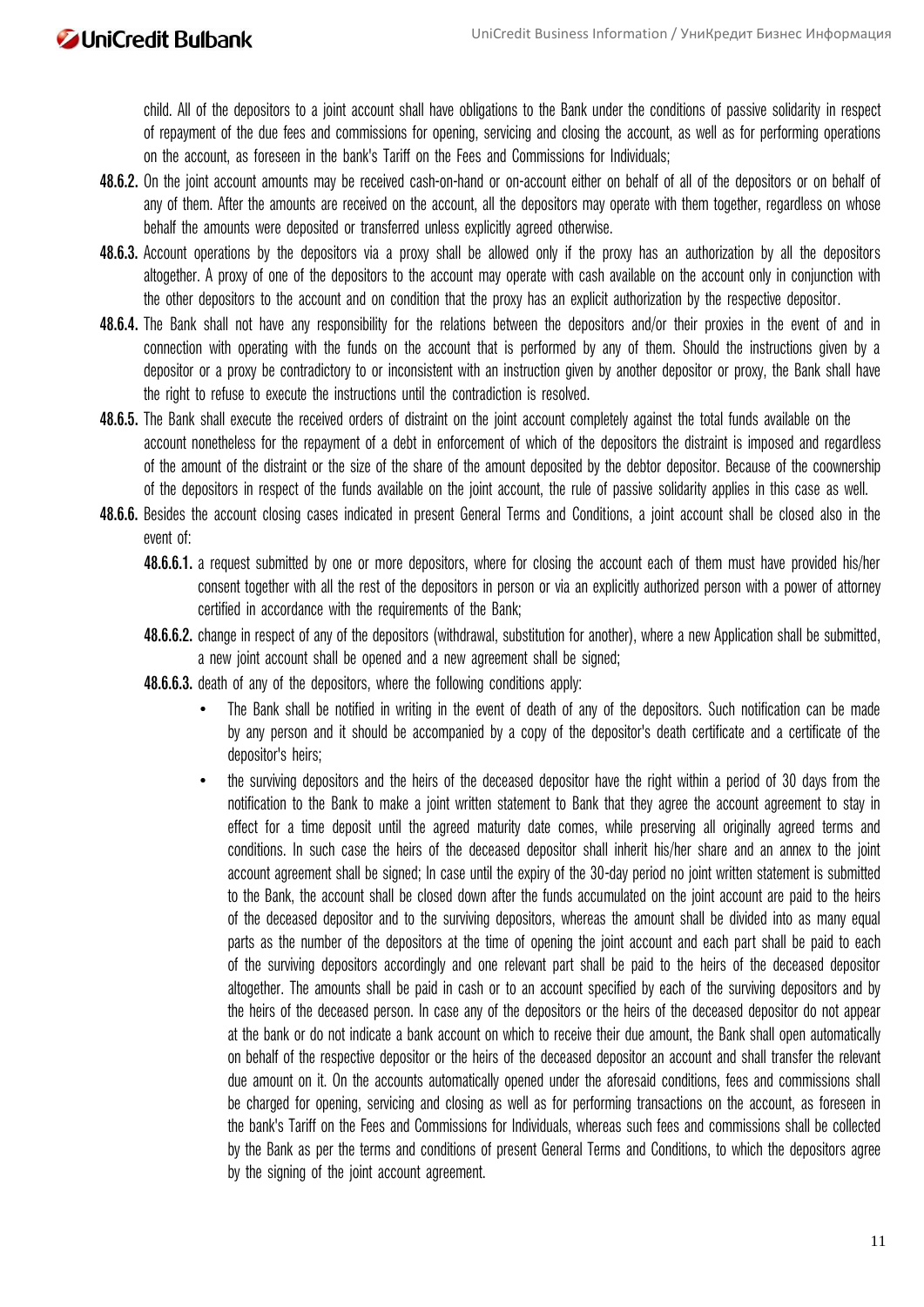- The bank shall have no responsibility or obligation to collect documents or to clarify facts and circumstances related to the legislative requirements, the circle and the rights of the heirs. In this respect the bank does not check and is not responsible for the authenticity and truthfulness of the content of the documents submitted to it.
- **48.7.** Besides the accounts listed above, the Bank may open also other types of accounts pre-agreeing the terms and conditions with the depositor.
- **49.** All accounts shall be opened, kept and closed pursuant to the present General Terms and Conditions and the individual account agreement. The type of the account and the specific terms and conditions for its keeping and servicing, which are different from those defined in the present GTC, are to be agreed explicitly in the agreement concluded between the bank and the depositor.
- **50.** For deposits with initially agreed clause for automatic renewal the Bank preserves its right on the day after the date of maturity to transfer the account's balance to opened by the Bank depositor's payment account with no specified term, unless other instruction have been given to the Bank by the depositor. The Bank informs the depositor about the international bank account number (IBAN) of the opened payment account. The above actions are undertaken by the Bank when the technical maintenance of the deposit is impossible and/or upon making a decision for termination of the offering of this type of deposit product and after providing a two months notice to the depositors.

### **II. ACCOUNTS OPENED VIA E-CHANNEL**

- **51.** The individual customers using the electronic banking services of UniCredit Bulbank AD may open accounts according to the functionalities of the service by identifying themselves for this purpose through the electronic means of identification described in detail in the General Terms and Conditions for Providing the Electronic Banking Services Bulbank Online and Bulbank Mobile. The means of electronic identification shall be considered valid signed written statements (electronic documents) binding for the customer. The electronic use of an electronic signature has the effect of a legally valid signature appended by a person with rights to operate with the accounts of the customer with the Bank within the meaning of the applicable legislation and it certifies the truthfulness and the authenticity of the electronic statement for the ordered transaction. The electronic signature placed for bank account opening and keeping via e-channel expresses the consent and acceptance on behalf of the account holder of the agreement for a bank account signed with the bank via e-channel.. The initiating of an application for opening of accounts, regardless of whether initiated by the customer or a proxy of the customer, shall be considered a request for opening an account to the customer's bank number and on his/her name.
- **52.** Through the electronic banking service the account is automatically added to the customer profile, whereas the user shall be informed of the rights with which the account is added.
- **53.** The Bank provides information on account balances and movements on the accounts opened via the electronic channels as well as the other accounts added through the respective menus in the service. The date of registering the movement on a bank account subscribed to electronic banking service shall be considered to be the start of the period within which the customer may dispute the respective transaction according to the provisions of the Law on Payment Services and Payment Systems.
- **54.** The accrual of interest on accounts opened via electronic banking service is done only by way of capitalization of the interest on the respective account. The customer may change this condition in a branch of the Bank.
- **55.** The closing, changing of rights and unsubscribing of accounts, which have been added or opened via Bulbank Online is done in a branch of the Bank.
- **56.** For any issues that have not been dealt with herein General Terms and Conditions for Providing the Electronic Banking Services BULBANK ONLINE and BULBANK MOBILE shall apply.

### **III. PACKAGE PROGRAMMES AND PLANS 57.**

Unico Package Programme:

- **57.1.** The Customer shall be entitled to use all banking products and services included in Unico Programme or only some of them, as s/he may prefer, in compliance with the terms and conditions laid down in the agreement.
- **57.2.** The products and services for which the customer signs individual agreements are to be included in the Unico Programme if they are explicitly requested by the customer.
- **57.3.** In order to use the Unico Package Programme the customer shall pay a fee in an amount pursuant to the Bank's Tariff for Individuals.
- **57.4.** The Bank reserves its right to change the amount of the fee payable for Unico Programme, whereas informing the customer about such changes as per the established statutory procedure and in conformity with its internal rules.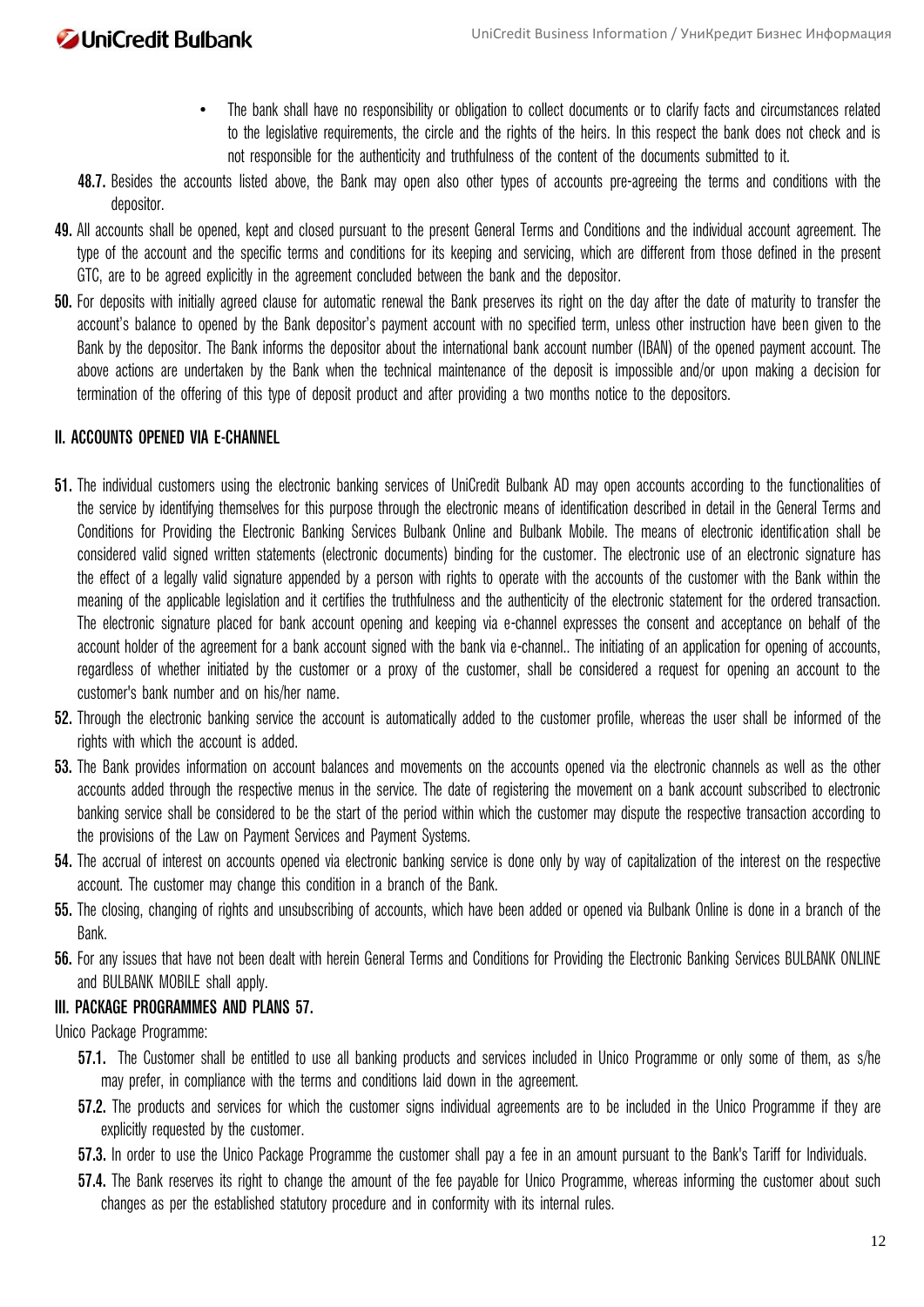**58.** Modula Programme:

- **58.1.** Modula Programme (hereinafter referred to as the Programme) is intended for individuals. The subscription to the Programme gives the Customer right to use bank products and/or services selected by himself/herself in a combination and upon subscription to the Programme specific terms and conditions apply as stipulated in the agreement signed between the Bank and the customer.
- **58.2.** The bank and the customer shall conclude an individual agreement for subscription to the Programme on the basis of a template Application for subscription to/change in the Programme submitted by the customer.
- **58.3.** The products/services which are explicitly specified in the agreement shall be provided after a Bank template individual agreement has been signed. The subscription to the programme agreement shall have the effect of an agreement for provision of the selected product/service for the products/service with regard to which this requirement has not been set. All products/services included in the Programme shall be provided in accordance with the General Terms and Conditions applicable thereto and these General Terms and Conditions.
- **58.4.** For the use of the Programme the customer shall pay to the Bank a monthly fee in the amount specified in the agreement for the programme signed between the parties. The fee is payable from the moment of concluding the agreement. The monthly fee for the Programme is determined on the basis of the selected by the customer combination of products and/or services, as well as based on the fees and commissions for the products and/or services according to the Tariff of the Bank for individuals. Any change in the Tariff in its part concerning the combination of products and/or services selected by the customer shall lead to a change in the amount of the monthly fee for the Programme, payable by the customer. The change of the Tariff shall have an effect for the customer from the time of its taking effect.
- **58.5.** For the purposes of the Programme one-month period is considered a period between the 26th day of the current calendar month until the 25-th day of the next calendar month. The Customer shall pay a monthly fee for the Programme on every 25-th calendar day of the month for the preceding month or part of it when the first fee under the agreement is due. In case of existence of two agreements for the Programme within one month, the due monthly fee for the whole monthly period has an amount defined in the last effective agreement. In case the date for collection of the due monthly fee is a non-business day, the Bank shall collect it on the first forthcoming business day.
- **58.6.** The Customer shall have the right to make change to the used combination of products/services by adding and/or excluding a product/service in the Programme once during the one-month period. In case of change in the used combination of products/services the customer shall sign a new request and a new agreement for subscription to the Programme by which the effectiveness of the previous agreement shall be terminated. In case the change made to the Programme leads to a change of the due monthly fee then the new amount shall be due on the first forthcoming date for payment of the fee.
- **58.7.** The unsubscription of a product/service from the Programme shall be requested by the customer. Upon unsubscription of a product/service from the Programme the standard terms and conditions as per the Bank's Tariff and the General Terms and Conditions for the respective product/service shall apply for its use outside the Programme.
- **59.** "Start", "Plus" and "Max" Plans:
	- **59.1.** The plan includes products and services, which are defined in the current Tariff of the Bank for individuals. The products/services included in the plan are provided in accordance with the Bank's General Terms and Conditions, applicable to them.
	- **59.2.** The Bank provides the plan to the customer after conclusion of an agreement for providing a plan.
	- **59.3.** The customer pays the Bank a monthly service and maintenance fee for the plan. The fee is payable on the date of conclusion of the agreement for providing a plan, in accordance with the current Bank's Tariff for individuals, unless otherwise agreed with the customer. Any change to the Tariff in its part concerning the amount of the payable monthly service and maintenance fee for the plan leads to the respective change in the terms and conditions of the agreement for providing the plan, unless otherwise agreed with the customer. The change to the Tariff has an effect for the customer from the time of its taking effect, unless the customer, before the proposed effective date, notifies the Bank that they does not accept the changes. When the changes to the Tariff are more favourable for the customer, they shall apply without any prior notice.
	- **59.4.** For the purposes of the plan, the monthly period is the period between the 25th day of the current calendar month until the 24th day of the next calendar month inclusive. The customer owes a monthly fee for the plan on each 25th day of the calendar month for the previous month or a part thereof. In case the date for collection of the due monthly fee is a non-business day, the Bank collects it on the first business day that follows.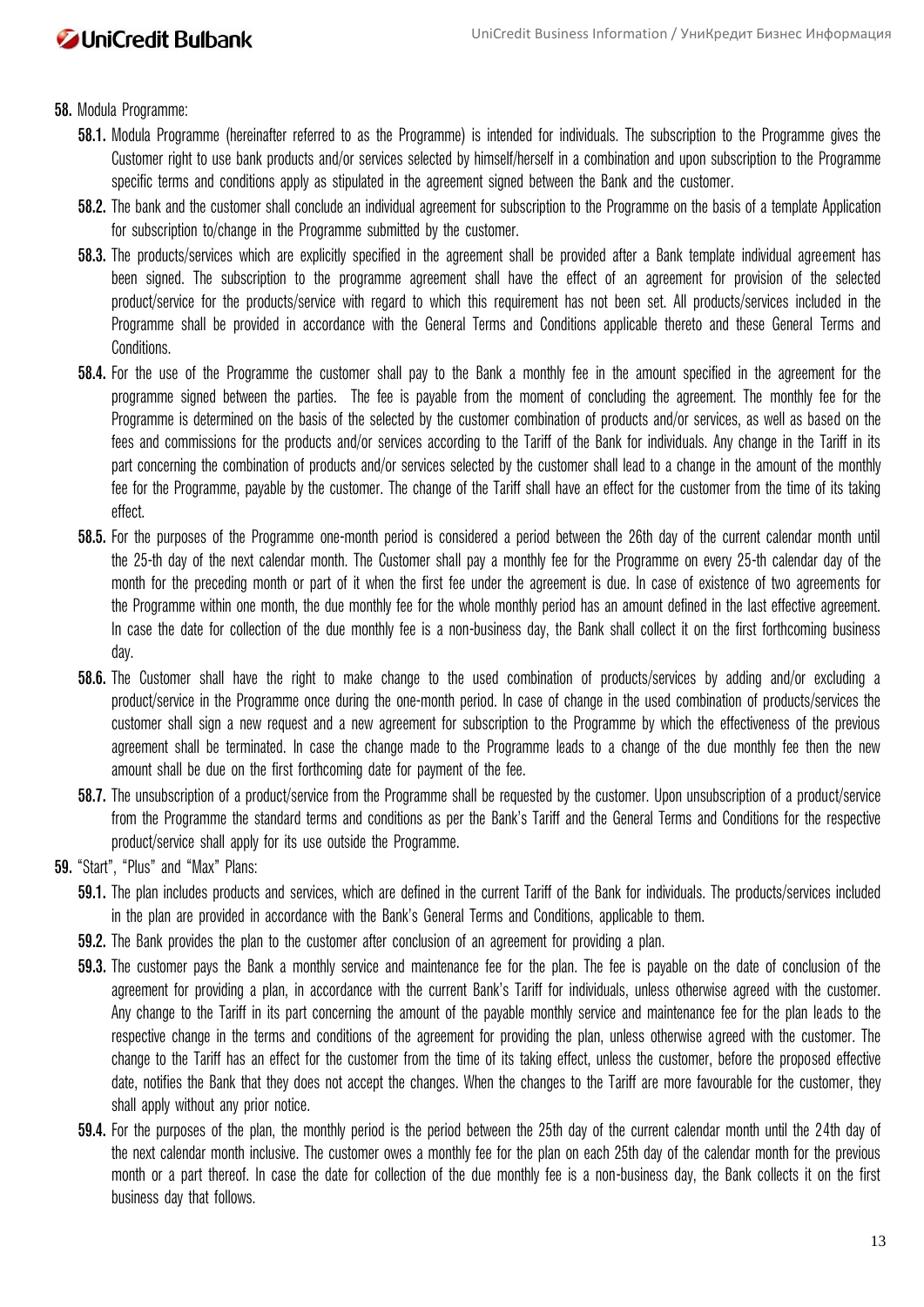- **59.5.** The customer may change the plan they use by concluding an agreement for the new plan and in this case the effect of the previously concluded agreement for a plan gets terminated. In case the change made to the plan leads to a change of the due monthly fee, the new amount of the fee is payable on the first date for payment of the fee thereafter.
- **59.6.** The agreement for providing a plan/the plan shall be terminated:

**59.6.1.** by mutual agreement of the customer and the Bank; **59.6.2.**

upon concluding an agreement for a new plan;

- **59.6.3.** unilaterally by the customer, exercising their right to withdrawal within a 14-day term of the date of signing the agreement for providing a plan;
	- **59.6.3.1.**The right to withdrawal from the agreement shall be considered to have been exercised provided that the notice was sent to the Bank before the expiry of the deadline referred in paragraph 59.6.3;
	- **59.6.3.2.**When exercising their right to withdrawal, the customer shall notify the Bank before the expiry of the deadline referred in paragraph 59.6.3, on the telephone line of the Call Center of the Bank, which is provided on the Bank's website, or alternatively they can give the notice on paper at a convenient branch of the Bank.
	- **59.6.3.3.**The withdrawal from the concluded agreement for a plan shall take effect and the agreement shall be terminated, provided that the notice is given within the term and pursuant to the procedure specified in paragraphs 59.6.3.1 and 59.6.3.2.
- **59.6.4.** unilaterally by the customer by giving a written notice to the Bank through submission of a Request for termination as per a sample form of the Bank and after payment of all due fees;
- **59.6.5.** unilaterally by the Bank, in accordance with these General Terms and Conditions;
- **59.6.6.** upon withdrawal by the customer of the consent to make a statement of intent with an electronic signature within the meaning of art. 13, paragraph 1 and paragraph 2 of the Electronic Document and Electronic Trust Services Act.
- **59.6.7.** on other statutory or contractually established grounds.
- **60.** All payment transactions and payment services with regard to which fees and commissions shall be charged pursuant to the Bank's Tariff for individuals and to which these General Terms and Conditions apply can be carried out on the current account – the main account as well as on all accounts included in package programme/plan. All card payments shall be reported on the accounts for which a debit card has been issued
- **61.** In case the customer wants to include in a package programme/ plan an existing current account opened in his/her name, the account shall be rearranged as the special terms and conditions agreed under the agreement for a package programme/plan shall remain valid for it.
- **62.** For the performed transactions and movements on the accounts included in the package programme/plan the Bank provides statements in a way specified by the customer In the event of a stated request for receiving statements on an electronic address, the Customer shall undertake to meet the following requirements:
	- **62.1.** Take all necessary actions so as to ensure the unhindered receipt of the electronic messages containing/having as an attachment statements sent to the given electronic address. To be familiar with and accept the fact that the Bank shall not assume any liability if it has delivered statements to the customer to the email address specified above in good faith but it is inaccessible due to technical issues and/or as a result of deliberate actions or gross negligence on the part of the customer.
	- **62.2.** To inform the Bank in due course in case of any change to the e-mail address, which s/he has provided for receiving statements. The Bank is not responsible for any undelivered statements until the day of receiving a written notification of the changes or circumstances as stipulated in the previous statement.
	- **62.3.** To take all possible actions so as not to allow unauthorized access to the information in respect of the bank account(s) and/or the bank card(s) indicated in the statement(s) sent to the specified e-mail address. The risk and the consequences of any such unauthorized access shall be borne by the customer.
	- **62.4.** The Customer declares that they are aware of and accepts that any statement sent by the Bank to an electronic address shall have the effect and meaning of a written notification for the information contained in it, as well as for all operations performed on the account by the customer and/or third parties and it shall be considered provided to the customer, whereas the term for raising claims against the information contained in it in compliance with the provisions of present General Terms and Conditions and the General Terms and Conditions for bank card for individuals and for providing payment services via the use of bank cards as electronic payment instruments, with which the customer is acquainted and accepts, shall start from the time when in the systems of the Bank information is reported that the electronic message, containing an attached statement, has reached the electronic address, indicated by the customer to which it was sent,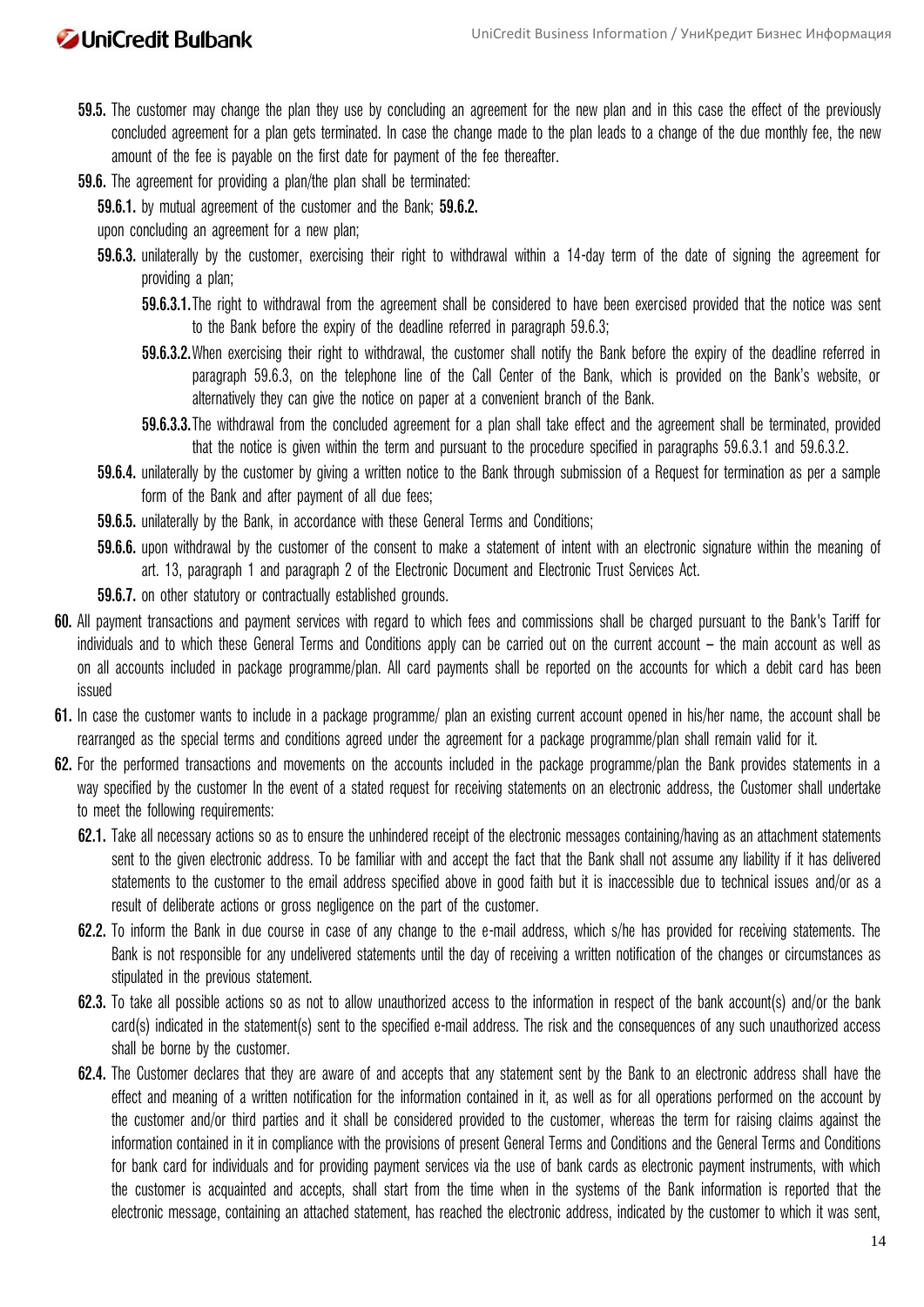but in any case not later than one business day from the date, on which it was sent. The Customer declares that they are aware of and accepts that the statements sent by the Bank may not exceed "3 MB" and in case they are bigger in size, they shall appear at the Bank in person to receive the statement;

- **63.** In case the Customer does not provide funds for covering the monthly fee in full for the package programme/plan for two consecutive months, the Bank has the right to terminate the package programme/plan immediately without notice. The termination of the package programme/plan does not relieve the customer from its obligation to pay for the use of the products/services specified in the agreement for a package programme/plan.
- **64.** The Bank has the right to terminate the agreement for package programme/plan unilaterally without notice in case the customer fails to fulfill any of their obligations under the agreement and these General Terms and Conditions at any time. The customer shall therefore have liabilities to the Bank until their full repayment. The Bank also has the right to terminate the agreement for package programme/plan unilaterally if it cannot provide the customer with the specified combination of products and/or services or in the event of another circumstance by giving two months' written notice to the customer.
- **65.** The Customer has the right to unsubscribe from the chosen package programme/terminate a plan by giving written notice to the Bank through submission of a Request for withdrawal/termination as per a sample template of the Bank and after paying all due fees and commissions.
- **66.** Upon termination of a package programme/plan, the customer continues to use the products/services of the Bank included in the package programme/plan under the standard conditions of the Bank, in accordance with its Tariff and General Terms and Conditions for the respective products/services, unless the customer explicitly requests termination of the contractual relationship also for these products/services, or unless the Bank unilaterally, under the procedure provided for in its applicable General Terms and Conditions, terminates the legal relationship also for the respective products/services.
- **67.** The Customer shall be obliged at all times to maintain on the main account sufficient funds for covering their liabilities to the Bank pursuant to the agreement, the Bank's Tariff on the Fees and Commissions for Individuals and the present General Terms and Conditions, including the monthly fee for using the package programme/plan, as well as the liabilities related to the settlement resulting from the operations performed with the card/s.
- **68.** The Bank shall be entitled to collect all its due receivables from the customer, including those related to the settlement, in respect of the keeping and servicing the accounts subscribed to the package programme/plan and the transactions performed through them from the main module account and/or the other accounts of the customer held with the Bank, and in the event of insufficient funds on them–based on a statement of the debit account balance on the account/s as per the procedure foreseen in the Civil Procedure Code.
- **69.** Payments from an account subscribed to the package programme/plan may be made up to the amount of the available funds on it, unless an overdraft has been agreed to it. Any payments exceeding the account balance or the authorized overdraft limit on the account shall constitute unauthorized overdraft and as such they shall be immediately due and payable, whereas the Bank shall be authorized to collect them from the other accounts of the customer held with it as per the procedure of an automatic correcting transfer.

### **SECTION II: UTILITY AND PERIODIC PAYMENTS**

- **70.** From the current account, one-time or periodic payments may be made for utility services for electricity, phones (landlines and mobile phones), cold and hot water, heating, gas supply, as well as other periodic payments (insurance premiums, rental payments, orders for transfers from account into account, incl. card account, etc.). One-time payments for utility services without an opened account shall be settled according to the instructions for cash-on-hand transfers (without an opened account) under section III Payment Services and Instruments.
- **71.** For the purposes of providing the service the Bank maintains a list of suppliers. The Customer shall fill out and sign an Application for utility and periodic payments as per a template and provide up-to-date documents (notification, cash receipt, other documents) certifying the performing of a payment of the services used to the suppliers included in the list.
- **72.** The Bank shall start paying the utility costs in the month following the month of receiving the Application.
- **73.** In the Application for utility and periodic payments, the customer needs to indicate the date/ dates, on which those payments are to be made by the Bank. Periodic payments, which are not made due to insufficient funds on the current account, shall not be included in the payments for the next month.
- **74.** The Customer shall receive information for the utility and periodic payments that were made by way of the statement of the account from which the respective utility/ periodic payments are made. The statement of the customer account shall contain information about all installments,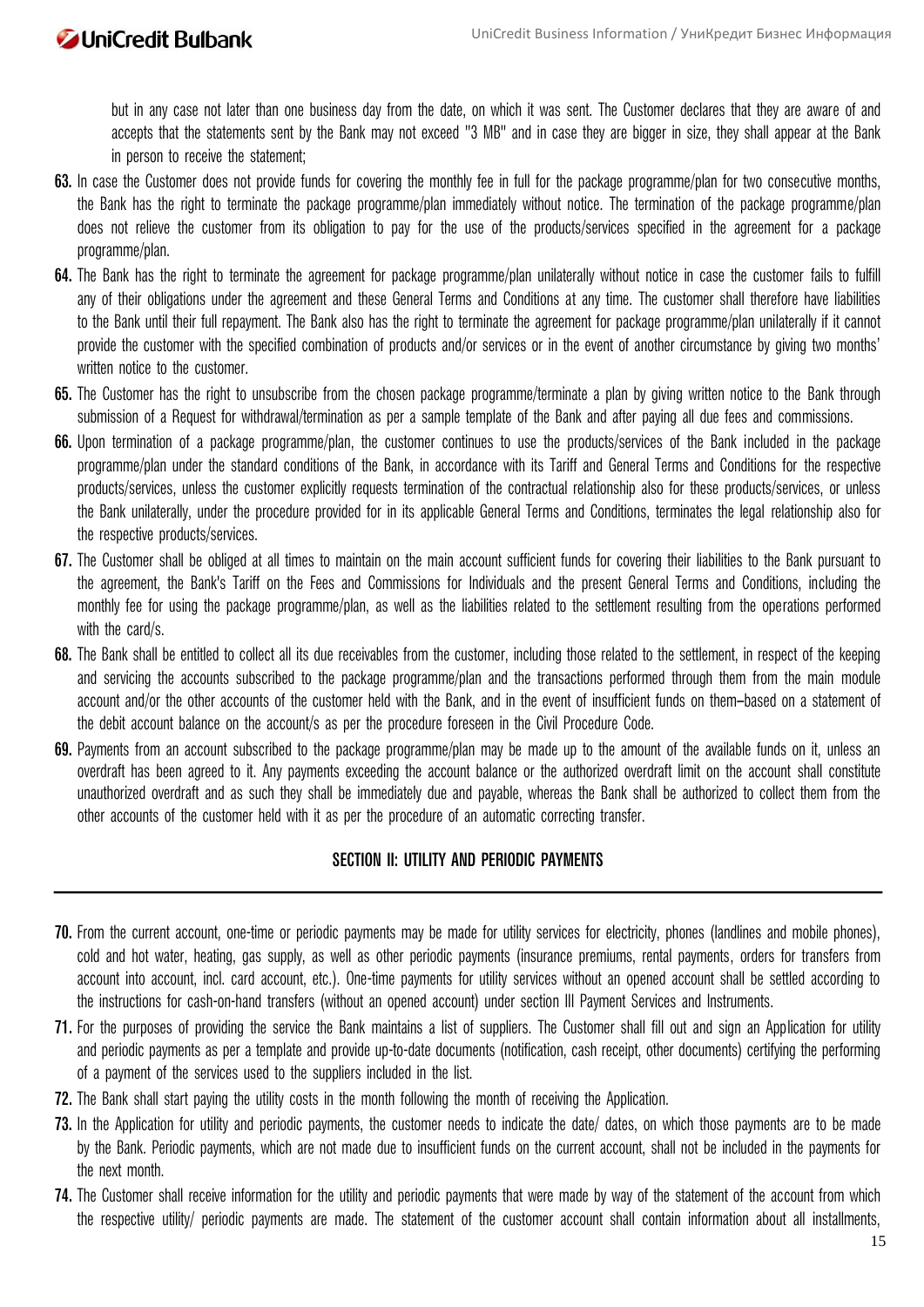payments and the available balance on the account and it shall be provided to the customer within the terms, scope and together with all the required requisites pursuant to the Payment Services and Payment Systems Act, Ordinance 3 of the Bulgarian National Bank 18/04/2018 on the Terms and Procedure for Opening Payment Accounts, Execution of Payment Transactions and Use of Payment Instruments and the Tariff for the fees and commissions of the Bank for individuals and Interest Rate Bulletin of the Bank applicable as of the time of the statement.

**74.1.** The statements shall be provided in a way specified by the depositor or his/her proxy respectively.

- **74.2.** The Depositor shall receive a monthly notification for all performed/ non-performed payments for the past month in accordance to the requested notifications way specified by him/her in the Application for utility and periodic payments
- **74.3.** The Bank shall edit the payment transaction only if the customer notified it without undue delay after s/he became aware of the unauthorized or incorrectly executed payment transaction, which gives rise to a claim, however, no later than 13 months after the date of the debiting of his/her account. The Customer shall be considered to have become aware of the unauthorized or incorrectly executed payment transaction no later than upon the receipt of information as per Art. 57, para. 1 or Art. 65, para. 1 of the Law on Payment Services and Payment Systems.
- **75.** By signing the Application for utility and periodic payments, the customer orders and agrees and the Bank accepts to perform operations from the main account indicated by him/her for a certain type of payment in the Application, opened and kept with it for performing utility and periodic payments within the terms and in conformity with the conditions set out in the Application. The Bank shall make the indicated payments up to the amount of the available funds and/or the agreed admissible excess amount above the residual (overdraft) on the customer account only if financial coverage is available on the account used for the utility payments, amounting to the due amount indicated by the provider of the utility services for the service paid via the bank and the bank charges which are due for the execution of the payment operation, the amount of which is defined in the Tariff for the fees and commissions of the Bank for individuals applicable as of the time of performing the operation.
- **76.** In case of insufficient funds on the main current account, the customer may indicate in the Application also another account/ other accounts current, card or savings account(s), opened in BGN and/or foreign currency and kept with the Bank in his/her name, from which to provide additional funds to cover the shortage so as to make the payment and to collect the fees payable to the Bank. In case of providing of funds from a FX account (current or savings), the Bank shall make the payment by applying the officially announced by the Bank buy/sell exchange rates for bills payable in foreign currency on the day of the transaction.
- **77.** The Bank shall not be held responsible for any incorrect payment that results from wrong, inaccurate and/or missing information required to make the payment, where the responsibility for the providing such information lies with the provider of the utility services or the customer. In the above hypothesis, the responsibility for the incorrectly executed bank operation shall be at the risk and for account of the provider of the utility services and shall be sought directly by the customer through a direct claim in front of it. In case the respective payments for the indicated utility services are not made to a certain provider during the current month due to insufficient funds on the account(s) of the customer, including for covering the due receivables of the Bank for execution of the payment operation, the liability for the respective month shall be repaid directly by the customer (at a cash desk of the provider or via a bank transfer) outside the service for utility payments while the Bank shall be released of any obligations for making the utility payment and any responsibilities for its non-execution.
- **78.** The Bank shall continue performing further payments also in the next months from the account/s for utility payments of the customer if such payments are claimed by the provider and on the accounts of the customer there are sufficient funds for this, including for payment of the amounts payable to the Bank for charges and in the Bank the required data is received for making the relevant utility payment.
- **79.** The Bank shall collect a fee for each utility/ periodic payment at the time of performing the operation. The amount of the due and payable fees is defined in the Tariff for the fees and commissions of the Bank for individuals valid for the period when the payment is made. By the signing of the Application, the customer provides his/her consent for the Bank to collect automatically its due fees from his/her account(s) indicated in the Application for performing utility/ periodic payments.
- **80.** Based on concluded agreements with the respective providers of utility services the Bank shall make payments in accordance with the submitted by them requests for collection of amounts payable by the customer. Change of a subscriber number given by the provider shall be made automatically by the Bank.
- **81.** The Customer shall be entitled to define in the Application:
	- **81.1.** a specific limit for the payment of a utility service in case the payment limit is feasible to the respective supplier. In case such a limit is not specified by the customer, the Bank shall make the utility payment in the amount of the received request from the provider;
	- **81.2.** order of priority pursuant to which the Bank shall make the periodic payments. In case of lacking sufficient funds on the accounts of the customer, the Bank shall make payments to the providers for whom the customer has specified higher priority.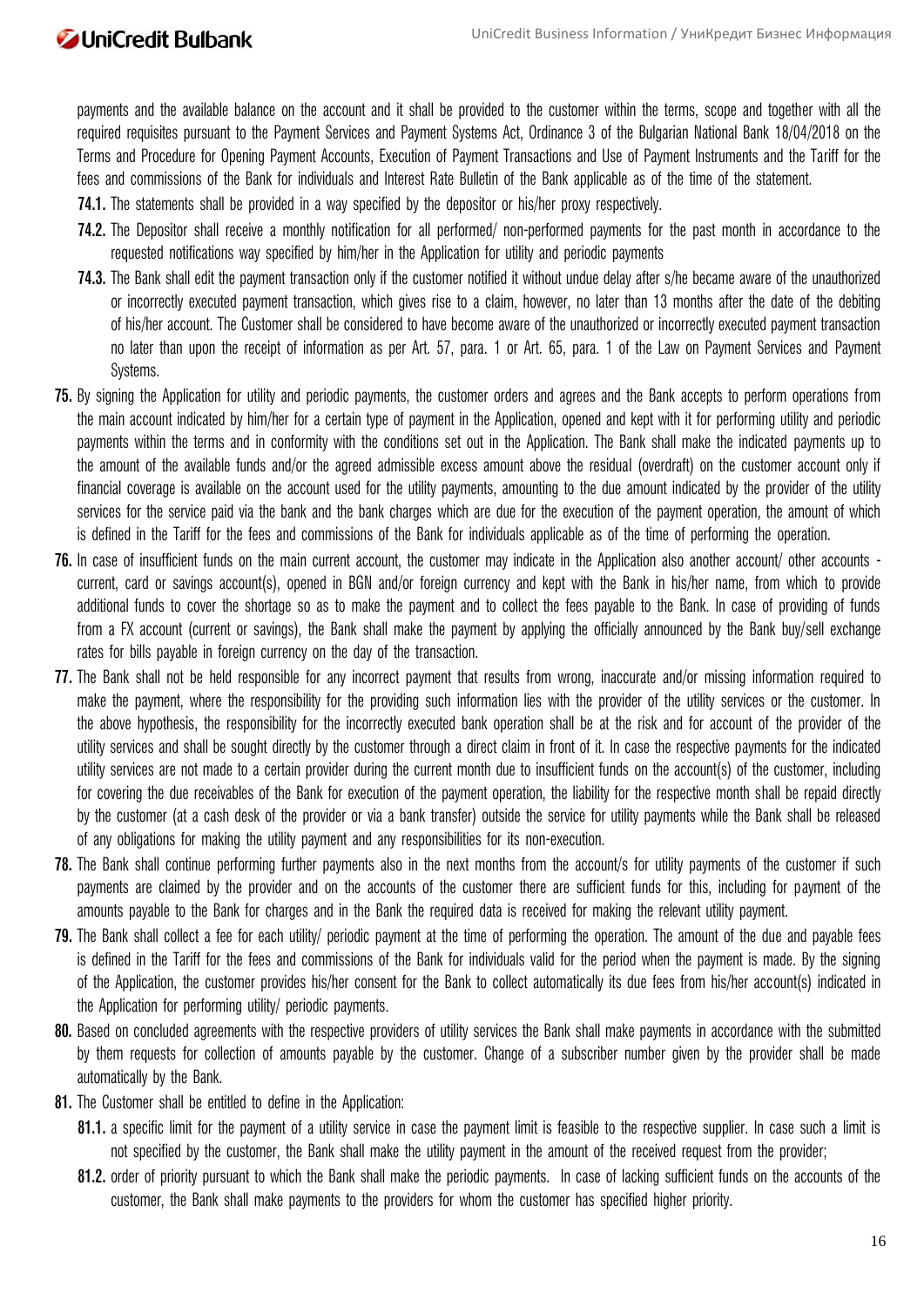- **82.** The customer shall have the right to cancel the payment of the utility services indicated by him/her by giving one-month written notice, and of the periodic services - by giving 5-day written notice submitted to the Bank.
- **83.** If the customer closes a main account indicated in the Application by him/her as such for a certain payment, the Bank shall discontinue making that payment from the time of closing the account.
- **84.** By signing of the Application for utility and periodic payments and in applying the present General Terms and Conditions, the customer explicitly and irrevocably agrees the Bank to transfer automatically the respective amounts on the accounts of the providers of utility services following the order of receipt of the information from the providers (a file or in some other agreed way) for the due amounts. By signing of the Application for utility and periodic payments the customer declares that s/he is acquainted with the present General Terms and Conditions and the Tariff for the fees and commissions of the Bank for individuals and accepts them completely in their respective version as of any time as long as the relations between the Bank and the customer regarding making utility and periodic payments exist.
- **85.** The Bank shall not make any payments after the cut-off dates set by the providers or the dates of the periodic payments indicated by the customer, regardless of the funds available on the current account. The sequence of the utility payments shall be determined by the chronology of the dates agreed with the providers.
- **86.** The keeping of the accounts indicated by the customer in the Application for utility and periodic payments and the operations with them shall be carried out pursuant to the agreement for the respective account and the present General Terms and Conditions, regarding which the customer declares that s/he is acquainted with and accepts them completely in their respective version as of any time during the validity term of the agreement for opening and keeping of the customer account.

### **SECTION III: PAYMENT SERVICES AND INSTRUMENTS**

### **I. PAYMENT SERVICES PROVIDED BY THE BANK**

- **87.** The Bank provides the following payment services:
	- **87.1.** services related to deposit of cash-on-hand on an account;
	- **87.2.** services related to withdrawal of available cash from an account;
	- **87.3.** execution of payment transactions, including transfer of funds on an account of the customer with the Bank or on an account with another bank, including where the funds are part of a loan granted to the customer;

**87.3.1.** execution of direct debits, including one-off direct debits; **87.3.2.**

execution of credit transfers;

**87.3.2.1.** credit and periodic transfers for the country in BGN and intrabank transfers in BGN and foreign currency

**87.3.2.2.** credit and periodic transfers for foreign countries in BGN and foreign currency **87.4.**

execution of cash-on-hand transfers from individuals.

### **II. FORM AND PROCEDURE FOR PROVIDING CONSENT FOR PERFORMING PAYMENT TRANSACTIONS, EXECUTION OF PAYMENT TRANSACTIONS**

- **88.** The Bank shall accept, process and execute payment orders and perform payment services in local and foreign currency on the territory of the country and abroad upon submitting of duly drawn up payment documents containing all requisites as per a template on paper or received through the e-channels in compliance with the requirements of the applicable legislation. For ensuring the accurate execution of a payment order for performing the payment services, the depositors shall be obliged to fill out precisely, accurately and completely the payment documents with all requisites required for the correct execution of the ordered transaction, including the international number of the bank account (IBAN), the international bank identification code of the bank (BIC), whenever any such is required pursuant to the effective legislation or any other unique identification number of the recipient's account.
- **89.** A payment order, when submitted on paper, shall be considered received at the time of its submitting to the Bank directly by the payer or through the recipient, and when submitted via the e-channels as per the procedure established for this purpose, while in confirmation it shall be registered with indicating the date, hour and minutes in a chronological order of receipt. Should the payment order be received on a nonbusiness day for the Bank, it shall be considered received on the next business day. The Bank shall define the terms for execution of the payment orders in Appendix 1, representing an integral part of the present General Terms and Conditions.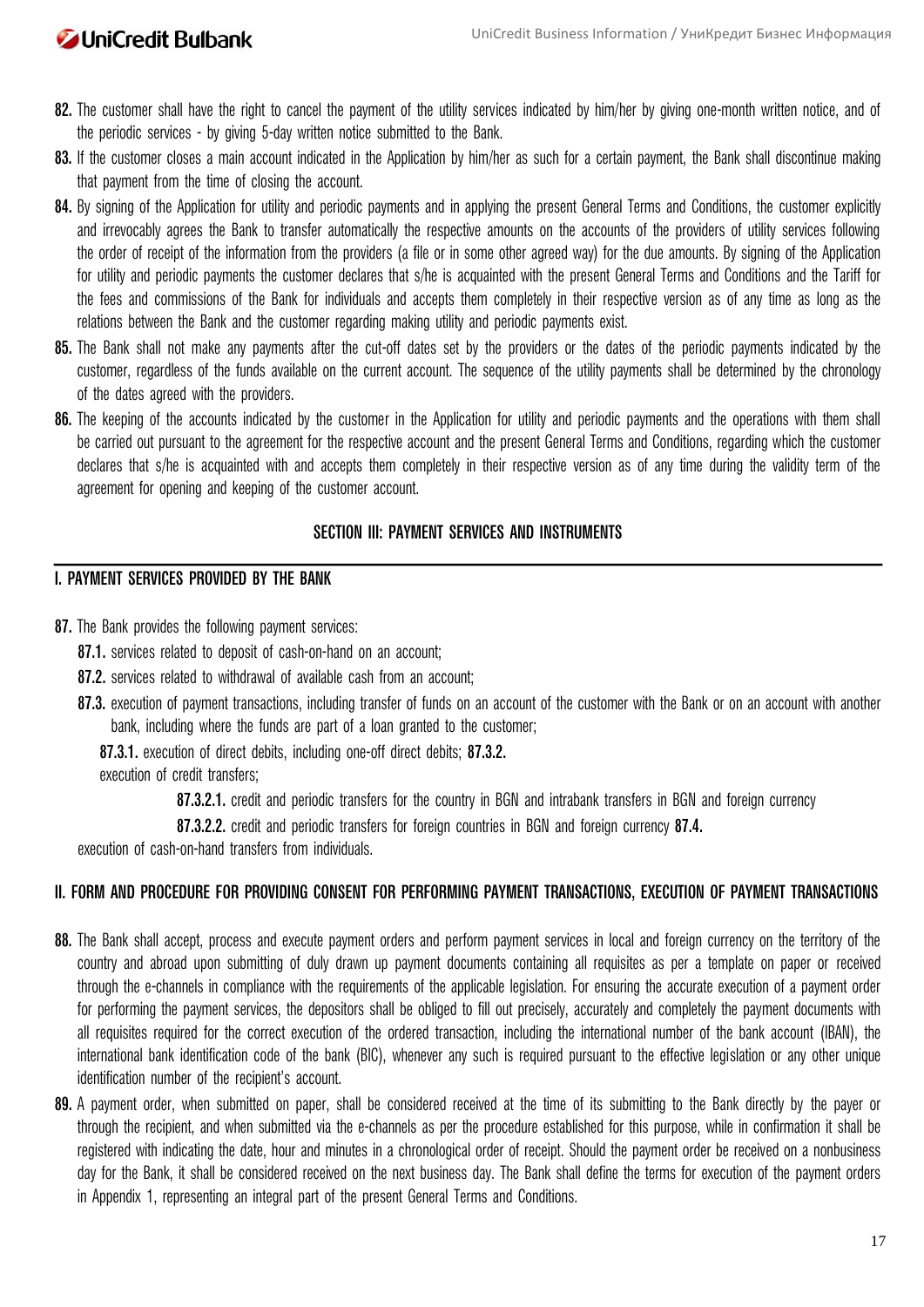- **90.** The depositor shall inform the Bank in writing, incl. in the specimen, about the persons who are authorized on his/her behalf to submit and receive payment documents for performing payment services from his/her payment accounts.
- **91.** The depositor shall undertake not to disclose the names and the data of the persons with rights to perform transactions on his/her payment accounts and the data for access to the payment electronic channels, as well as not to allow any possibility for other persons who are not authorized by him/her as per this agreement and the legislation to initiate payment transactions on these accounts. Should the aforementioned obligation be breached, the risk and the responsibility for the consequences from the executed transactions shall be borne by the depositor.
- **92.** The Bank shall not execute any payment orders that are received by post and handed over by other persons than the persons specified for this.
- **93.** The Bank shall make transfers provided all of the following requirements are met:
	- **93.1.** order or preliminary consent of the depositor signed by persons with rights for operating on the payment account of the ordering party or through a payment order drawn up in electronic form pursuant to the requirements of the applicable legislation and those of the Bank;
	- **93.2.** provided sufficient funds are available on the account of the payer including the amount of the transfer and all fees and commissions payable to the Bank and to the other participants in the payment process for executing the transfer pursuant to the applicable as of that time Tariff for the fees and commissions of the Bank for individuals;
	- **93.3.** documents required pursuant to a legislative act, agreement to which the depositor is a party or other documents required by the Bank for execution of the respective transfer.
- **94.** The Bank shall execute the payment order only if the ordered amount and the entitlements of the Bank according to item 93.2. in total are up to the amount of the available funds on the account of the payer or up to the amount of the agreed loan if such is available. Otherwise, the Bank shall not execute the payment order.
- **95.** The Bank shall not perform partial transfers under separate payment transactions. Partial payments may be made only in the cases of enforcement as per the established statutory procedure, upon performing an automatic correcting transfer and/or upon exercising the right of direct debit by the Bank.
- **96.** The Bank shall ensure precise execution of the payment order received with it in observance of the following terms and conditions: the payment order shall not be in contradiction to the effective legislation, the applicable rules for payment and the terms and conditions under which the account is kept; it shall be accompanied by the documents required for its execution where such are required; it shall be drawn up together with all standard requisites; it shall contain the signature of a person/ persons with rights to operate under the account, whose signature laid outside the Bank corresponds to that laid in front of an employee of the Bank, or a specimen submitted in a notary certified form; upon ensured financial coverage by the depositor - payer, for the amount of the transaction and the fees and commissions payable to the Bank.
- **97.** The Bank shall not be held responsible if in good faith and in accordance with the present General Terms and Conditions it has executed a payment transaction ordered to it in writing by a person/s whose signature/s on the payment order appear/s to correspond to the specimens of the persons with rights to operate on the account and which person/s on the grounds of unambiguous circumstances appear/s to be authorized to operate with the cash available on it. The risk and consequences from the execution of regular at first sight payment orders, which are counterfeit (inauthentic, with false content), or which are accompanied by counterfeit documents and declarations, result from failure to fulfill the depositor's obligations under item 90 above and shall be borne by the depositor
- **98.** The Bank shall not be held responsible for the consequences and damages resulting from payment orders executed by it, which were incompletely, inaccurately or wrongly drawn up and/or for the execution/ non-execution of which there was a shortage of funds. The risk from such operations shall be borne by the payer.
- **99.** The Bank shall not exercise control over the subject and/or the compliance of the transaction representing grounds for performing the transfer, unless the obligation for such control arises from an agreement, based on which the Bank has provided the amount of the transfer to the depositor, or from a legislative act. The Bank shall not be responsible for the common bank intermediation under transactions of its customers.
- **100.** The Bank shall have the right not to execute, to delay or stop respectively the execution of payment orders in case of any doubt that they do not meet the requirements of the Measures Against Money Laundering Act, the Rules for applying it and the Law on the Measures Against Financing Terrorism, as well as in the cases where additional checks are necessary for ascertaining facts and circumstances related to the application of those legislative acts.
- **101.** For the execution of payment services in foreign currency, the depositor shall submit to the Bank all the necessary documents that are required pursuant to the Currency Act, Regulation No. 28 of the Ministry of Finance and BNB on the Information and Documents Submitted to Payment Service Providers in Executing Third Party Cross-border Transfers and Payments and other applicable legislative regulations.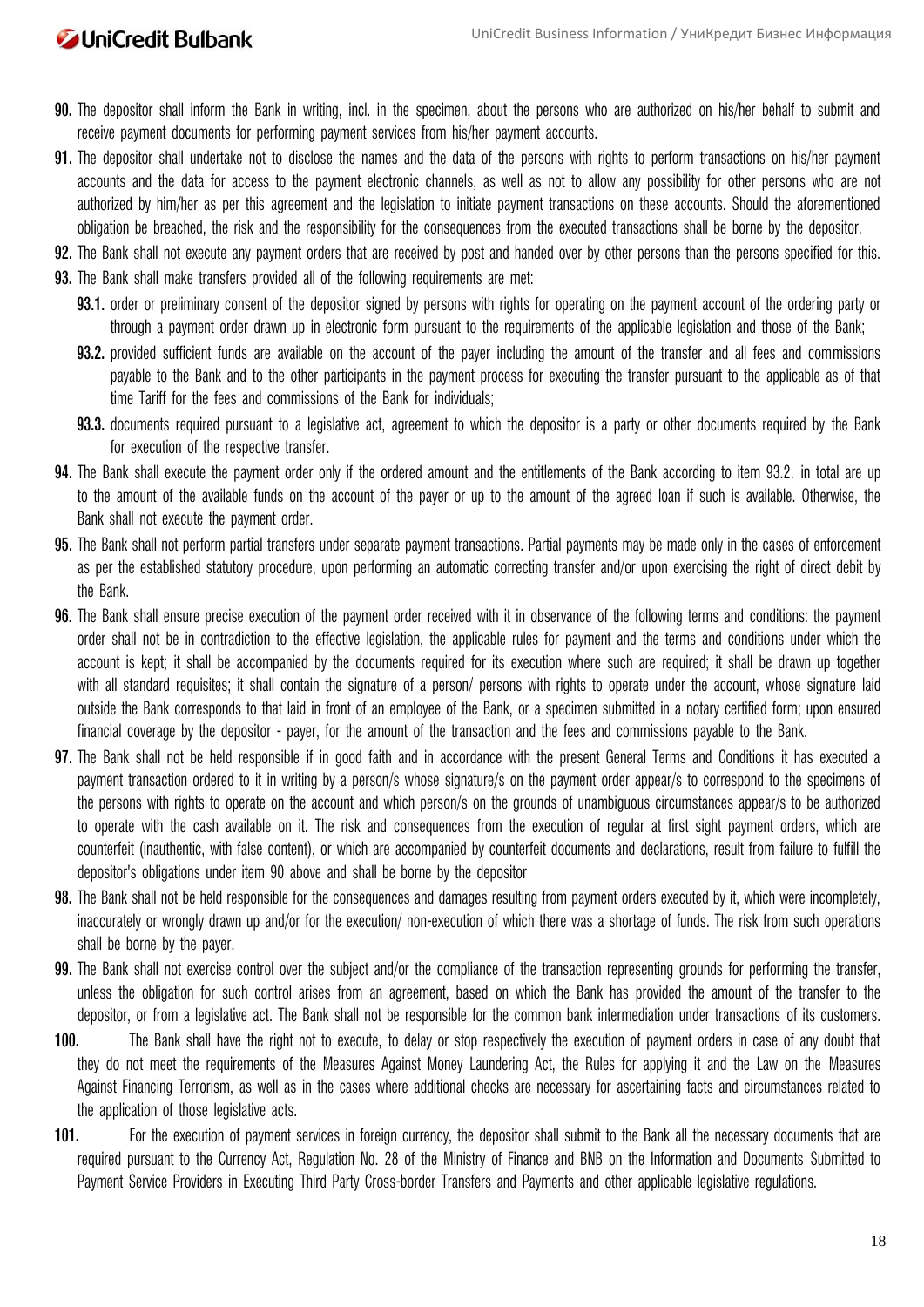### **III. EXECUTION OF CREDIT TRANSFERS**

The Bank shall execute credit transfers as per the provisions of the present General Terms and Conditions by way of debiting the account of a customer in accordance with the terms for execution of received payment orders pursuant to Appendix 1, which is an integral part of the present General Terms and Conditions.

- **102.** The Bank shall credit the account of an intermediary or a provider of payment services to the recipient upon ordered credit transfers, or the account of the customer upon received credit transfers in accordance with the value dates indicated in Appendix 1, which is an integral part of the present General Terms and Conditions.
- **103.** The payer may agree with the Bank preferential credit value dates as well (current value date), for which s/he shall pay the respective fee as per the Tariff for the Fees and Commissions of the Bank for Individuals.
- **104.** The Bank shall accept credit transfers (ordered or received) for execution, with the following instructions regarding the charges, and more specifically:
	- **104.1.** "Charges on the transaction are shared" the Payer and the Beneficiary shall jointly pay the fees and commissions to the payment services provider of the Payer and to the payment services provider of the Beneficiary respectively by sharing them. In case of an ordered credit transfer, the bank charges shall be at the expense of the Payer, the charges of the other payment services providers (the payment services provider of the Beneficiary and the payment services providers – intermediaries) shall be at the expense of the Beneficiary. In case of a received credit transfer, the bank charges and the charges of the payment services providers – intermediaries shall be at the expense of the Beneficiary, and the charges of the payment services provider of the Payer shall be at the expense of the Payer. This applies to domestic (including intrabank) and cross-border transfers.
	- **104.2.** "The charges on the transaction are at the expense of the Payer" ("OUR guaranteed") the Payer shall not pay charges other than the fee for the transfer and the additional charge on the transfer for "OUR guaranteed", defined in the Tariff of the Bank, in order to ensure the crediting of the amount specified by the Payer in the payment order on the Beneficiary's account. This option is not applicable in case of domestic payments and outbound cross-border payments within the European Economic Area.
	- **104.3.** "All charges on the transaction, including those of the Payer's payment services provider, are the expense of the Beneficiary" this instruction is not applicable in case of domestic payments and outbound cross-border payments within the European Economic Area. Received inbound transfers from a payment services provider having its seat within the European Economic Area with specified charges at the expense of the Beneficiary shall be processed automatically by the Bank as a received transfer with shared charges.
	- **104.4.** The Bank shall accept for execution local (including intrabank) payment orders and orders for outbound cross-border transfers within the European Economic Area only with the instruction "Charges on the transaction are shared".
	- **104.5.** The Bank shall accept for execution inbound cross-border credit transfers from other payment services providers in favor of its clients with the following instruction: "All charges on the transaction, including those of the Payer's payment services provider, shall be at the expense of the Beneficiary", without being liable for the amount of fees and commissions withheld by other payment services providers involved in the payment chain.
- **105.** Payment orders in a currency other than the currency of the payment account shall be processed applying the announced buy/sell exchange rates of the Bank, cash-on-hand/on-account respectively, that are valid for the day of the transaction, while for amounts exceeding EUR 10,000, or its equivalent in BGN or another currency, the Customer may negotiate a preferential exchange rate. Information for the exchange rates of the Bank may be obtained by the customer at the Bank's teller desks, on its website or from the e-banking channels.
- **106.** The Bank may provide in case of payment of an additional fee the application of special conditions for processing the transfer.
- **107.** The Bank shall not be obliged to credit the payment account of the recipient before the funds, subject of the credit transfer, are received on its account.
- **108.** The Bank shall not exercise control and shall not be held responsible for the time for execution and the value dates, which other payment service providers apply in processing ordered or received credit transfers.
- **109.** In processing payment orders outside the country the Bank shall have the right to:

**109.1.** perform on behalf of the ordering party a translation of requisites in case the customer has not prepared them in English.

**109.2.** compile the electronic order to the provider of the beneficiary in accordance with the requirements of the provider of the beneficiary and/or the legislation of the respective country, (as far as known to the Bank), and within the instructions of the customer.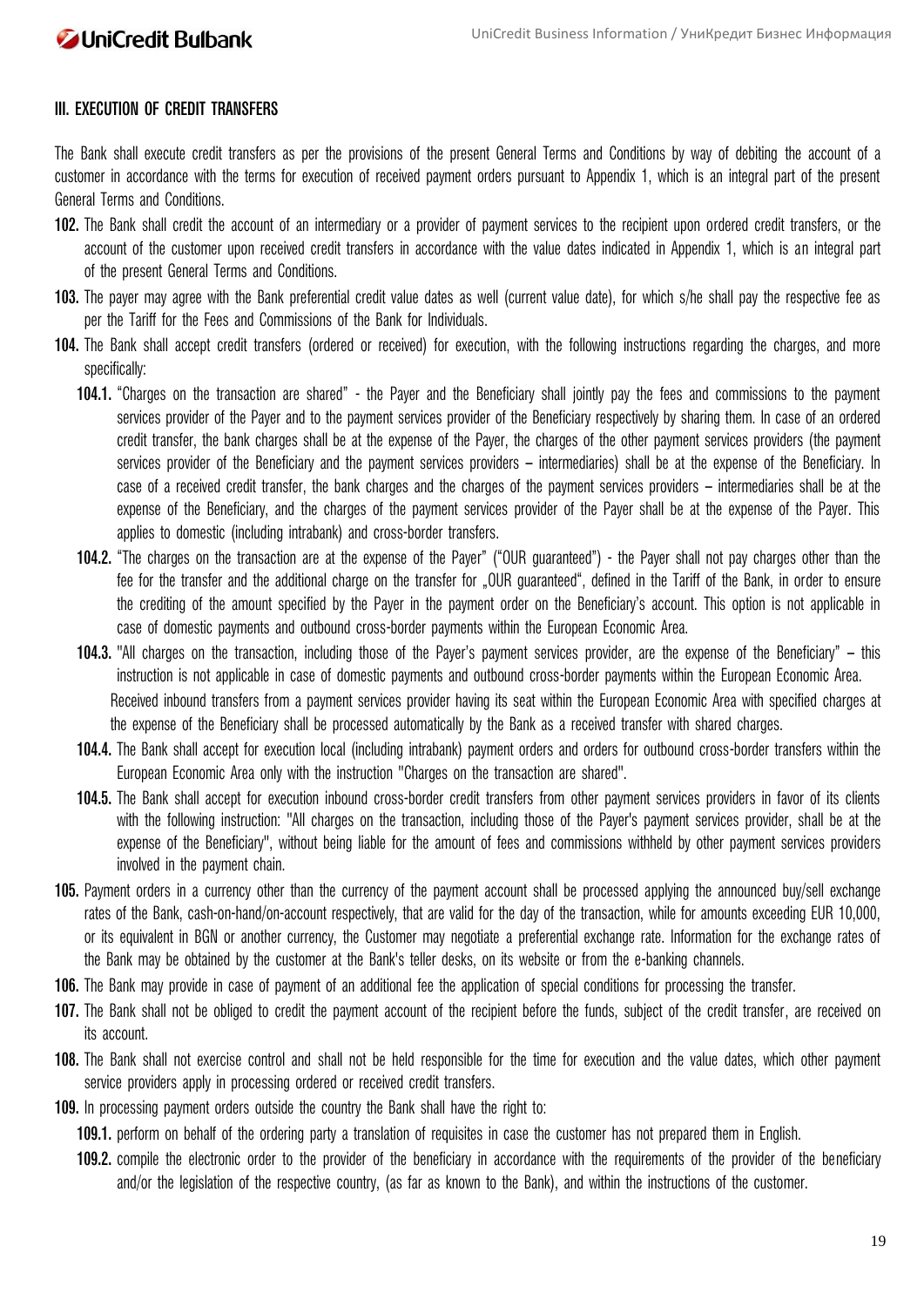- **110.** The Bank shall execute cash-on-hand transactions (without an opened account) within the country in national currency and intrabank transactions in national and foreign currency by order of individuals in accordance with the terms for execution of paper-based payment orders that are indicated in Appendix 1 to the present General Terms and Conditions. In such cases, the debit value date shall be the time of receipt of the available amount of the cash-on-hand transfer after the payment of the respective charges of the Bank pursuant to the Tariff for the fees and commissions of the Bank for individuals.
- **111.** The Payer under a cash-on-hand transaction shall have the full responsibility for the correct, accurate and exact drawing up of the payment order together with all the required standard requisites containing the required and necessary correct, exact and full information for the execution of the cash-on-hand transaction.
- **112.** In case an executed cash-on-hand transaction is returned by the bank of the recipient due to a certain reason, the Bank shall inform the Payer by a notice sent to the address indicated by him /her. The returned cash transfer shall be kept with the Bank for a period of no more than 5 years.

### **ІV. EXECUTION OF DIRECT DEBIT IN NATIONAL CURRENCY**

- **113.** The Bank shall perform payment operations using direct debit in observance of the requirements of the applicable legislation and under the following terms and conditions:
	- **113.1.** The Payer has provided preliminary consent for direct debiting as per a template in the branch where his/her account is kept, whereas s/he must have indicated the amount up to which a request for payment may be executed. The Payer shall send to the recipient of the transfer a copy of the consent;
	- **113.2.** Availability of financial coverage on the account of the Payer with the Bank for the amount of the payment and the charges pursuant to the applicable as of that time Tariff for the fees and commissions of the Bank for individuals;
	- **113.3.** The requirements for making the payment have been met where such are indicated in the consent for direct debiting.
- **114.** In case the Payer has specified conditions for the execution of the direct debit, the Bank shall make a payment under an order for direct debit only after making a purely formal check at first sight for the compliance of the submitted documents and the required documents as per the requirements for the transfer and the execution of the set requirements.
- **115.** In case the order for direct debit is not executed on the date indicated for execution due to non-fulfillment of the requirements set out in art. 113, the Bank shall retain the order for direct debit up to 5 (five) business days from the date of receipt of the order for direct debit, or from the date for execution if it is different from the first one. Should during this period the requirements set out in art. 113 not be fulfilled at the same time, the Bank shall refuse to execute the order for direct debit and it shall inform the payment service provider of the recipient about it.
- **116.** The Bank shall perform direct debit payment transactions provided the order for direct debit contains clear and unambiguous requirements and parameters necessary for their execution.

### **V. REFUSAL FOR EXECUTION OF PAYMENT TRANSACTIONS**

- **117.** The Bank shall have the right to refuse to execute a payment order in the following cases:
	- **117.1.** If the depositor has submitted payment documents, which are not drawn up in proper form and/or do not contain all required standard requisites necessary for the execution of the order, i.e. there is missing, incomplete or inaccurate data;
	- **117.2.** The depositor has not provided on the date of execution of the payment transaction financial coverage for the amount of the transfer and for the due and payable fees and commissions to the Bank and the other participants in the payment process;
	- **117.3.** The execution of the payment order by the Bank would result in a breach of the regulations of the Bank, the imperative regulations of the Bulgarian legislation, any court ruling or any other mandatory provisions stipulated in the legislation.
- **118.** By signing the agreement for opening, keeping and closing an account, the depositor shall confirm that s/he accepts the present General Terms and Conditions and s/he has been informed about the cases in which the Bank shall refuse to execute a payment order, whereas the depositor shall owe to the Bank a fee for processing of the payment documents pursuant to the Tariff for the fees and commissions of the Bank. The Customer shall owe a fee for adjustment/change pursuant to the Tariffs for the fees and commissions of the Bank for each change that is made to the payment orders and documents submitted by him/her until the date of their entering for execution.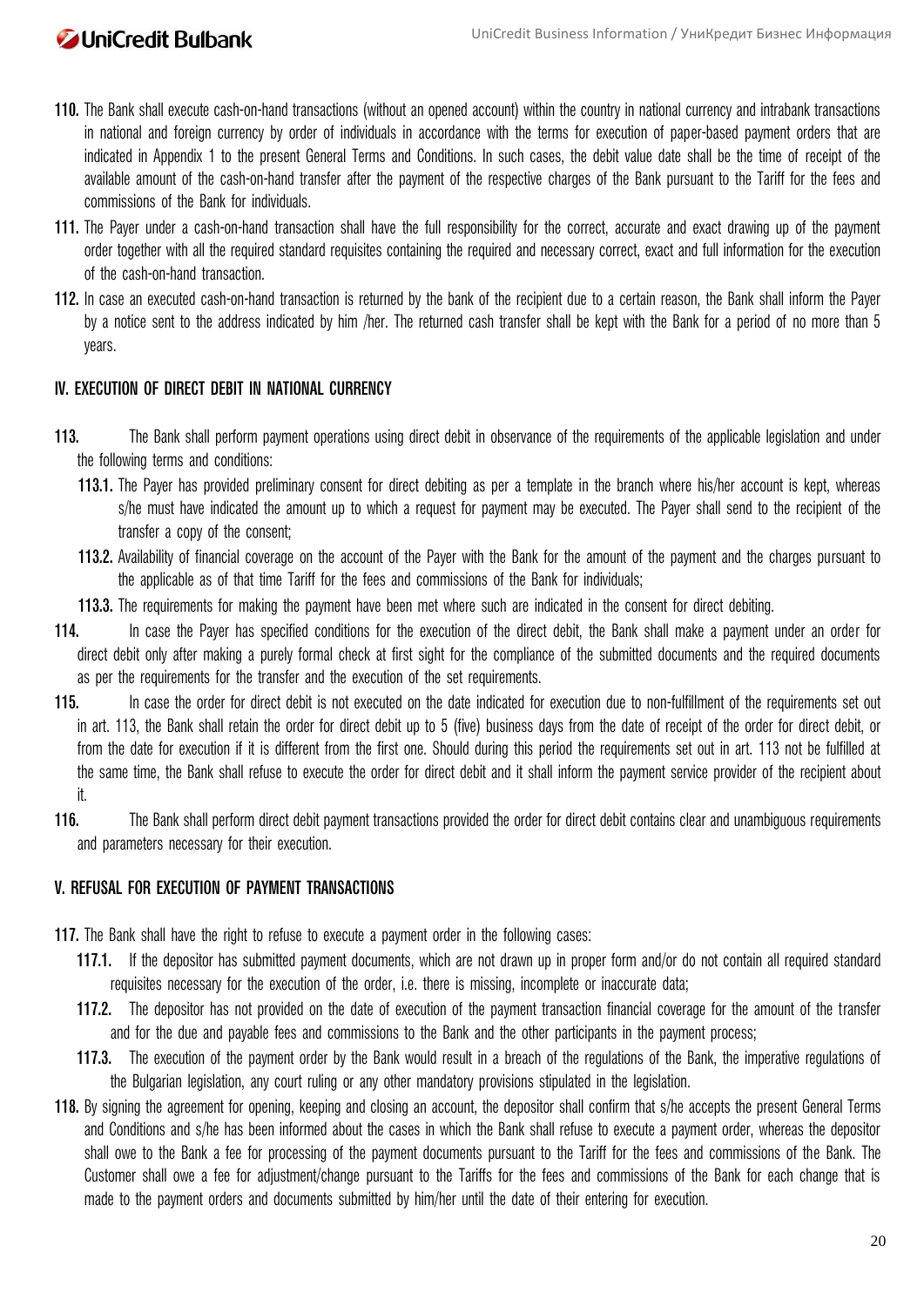**119.** The Depositor shall have the right to order again the same payment transaction as per the procedure defined in the applicable legislation and the present General Terms and Conditions by submitting new payment documents consisting all the standard requisites and at a time when sufficient coverage may be provided for the amount of the transfer together with the fees and commissions due and payable to the Bank.

### **VI. IRREVOCABLE PAYMENT ORDER**

- **120.** The Depositor may not cancel the payment order after its receipt by the Bank.
- **121.** A payment order, which has been accepted by the Bank, may be canceled by the depositor only in the following cases:
	- **121.1.** For a credit transfer for a particular day by the payer until the end of the business day preceding the agreed day for execution at the latest;
	- **121.2.** For direct debit by the payer until the end of the business day preceding the agreed day for debiting his/her account at the latest.
- **122.** After the expiry of the deadlines defined in art. 121.1 and 121.2, but in any case no later than the date of crediting the account of the recipient, the payment order may be canceled only in case this was agreed upfront between the depositor and the Bank, where upon direct debiting the consent of the recipient shall be requested as well.
- **123.** The depositor may cancel the execution of payment order by way of submitting a written notice to the Bank before the execution of payment order has started.
- **124.** Upon cancellation of a payment order, the depositor shall owe a fee for cancellation of a transfer order pursuant to the Tariff for the fees and commissions of the Bank for individuals

### **VII. AUTOMATIC CORRECTING TRANSFER AND BLOCKING THE CUSTOMER'S USE OF A PAYMENT INSTRUMENT**

- **125.** The Bank shall have the right to make an automatic correcting transfer from the account of the depositor in the cases provided for by current law.
- **126.** The automatic correcting transfer shall be in an amount that restores the payment account to the condition in which it would have been before the execution of the wrongly performed operation.
- **127.** By signing the agreement for opening, keeping and closing an account, the depositor authorizes the Bank to block the depositor's use of a payment instrument for objective reasons related to the security of the payment instrument, to a doubt of an unauthorized use of a payment instrument, to use of the payment instrument for fraud purposes or to a significantly high risk for the payer to not be able to fulfill his/her payment obligation - in case of payment instruments related to loan providing.

### **SECTION IV: GENERAL PROVISIONS, BANK SECRECY, PROTECTION OF PERSONAL DATA AND DEPOSITS**

- **128.** Information about the transactions and the cash available on the accounts pursuant to the statutory procedure shall be provided only to the Depositors and/or to a person explicitly authorized by them by virtue of a power of attorney with signature certification (or certified pursuant to another procedure stipulated in the effective legislation) as well as to the competent authorities in observance of the statutory procedure.
- **129.** The Depositor shall be obliged not to disclose in front of third parties the information regarding his/her bank accounts, or in any other way to create conditions for access to information, data and documents related to his/her accounts, while undertaking to take every possible measure to prevent any unauthorized persons from performing operations on them.
- **130.** All funds of the depositors deposited on current accounts with the Bank in accordance with the product group to which the specific current account belongs as per the bank's General Terms and Conditions and the Interest Rate Bulletin in BGN and foreign currency, including the accrued interests, are guaranteed by the Bank Deposit Guarantee Fund in compliance with the applicable regime and in the maximum amount of the guaranteed total amount laid down in the Bank Deposit Guarantee Act.
- **131.** The provisions set forth in item 130 shall not be applicable and the guaranteed bank account amounts shall not be payable with regard to:
	- **131.1.** persons who have gained rights over the deposited funds as a result of performed spending operations on the account within the term of validity of the measures under art. 116, par. 2, item 2 and 3 of the Credit Institutions Act and after the date of issuance of an act under Art. 20, par. 1 of the Bank Deposits Guarantee Act;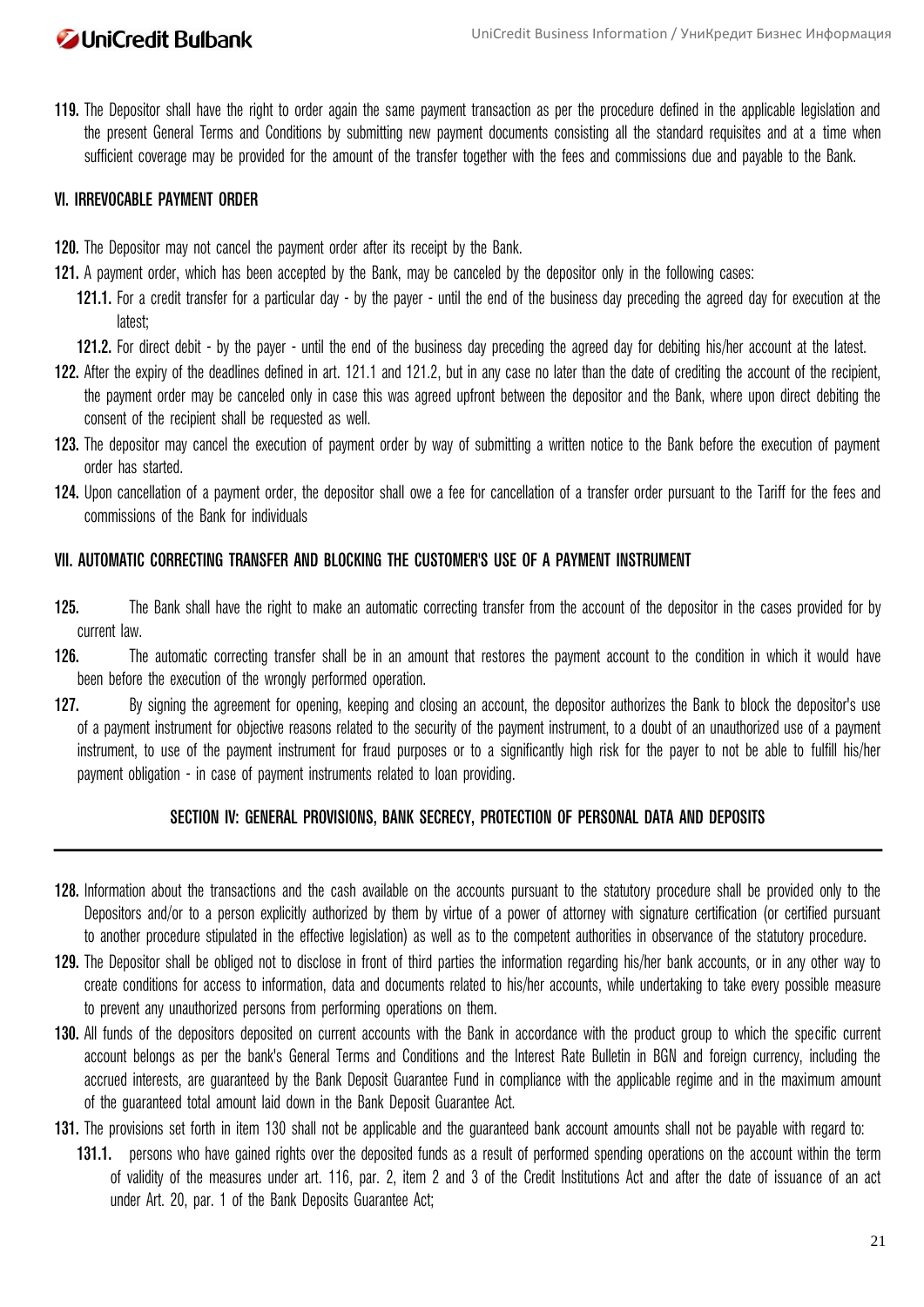- **131.2.** the Banks, when they are made on their behalf and at their expense; the financial institutions under Art. 3 of the Credit Institutions Act; the insurance and reinsurance companies; the pension insurance companies and the mandatory and voluntary pension insurance funds; the investment intermediaries; the collective investment schemes, the national investment funds, the alternative investment funds and the special purpose vehicles; budget-sponsored organizations under § 1, item 5 of the Supplementary Provisions of the Public Finance Act; the Bank Deposit Insurance Fund, the Investor Compensation Fund and the Guarantee Fund under Art. 518 of the Insurance Code.
- **131.3.** Deposits opened for or related to transactions or actions constituting money laundering pursuant to Art. 2 of the Measures Against Money Laundering Act or financing of terrorism pursuant to the Measures Against the Financing of Terrorism Act, stipulated by virtue of an enforceable judgement;
- **131.4.** Deposits the holder of which has not been identified pursuant to Art. 3 of the Measures Against Money Laundering Act as at the date of issuance of an act under Art. 20, par. 1 of the Bank Deposits Guarantee Act;
- **132.** The Bulgarian Deposit Insurance Fund shall repay the guaranteed amounts of the deposited funds through a commercial bank determined by its management board in accordance with the terms and conditions laid down by law.

### **SECTION V: PREVENTION AND CONTROL**

- **133.** UniCredit Bulbank AD does not open and keep accounts, does not accept payments and execute ordered transactions under and from opened accounts, respectively, intended for accumulation of amounts for offers sent to a non-defined specifically group of persons, not requested commercial messages and offers which terms and conditions allow the counterclaim not to be realized and/or are grounded on a random principle and/or aim at using disloyal and/or deceiving, aggressive, unfair trade practices and activities and results prohibited by the law and/or money laundering and/or terrorism financing and/or exercising a different types of fraud and misuse of the trust and confidence of UniCredit Bulbank AD as a servicing bank and/or threaten the reputation of the bank and/or the bank system.
- **134.** The Bank does not execute ordered transactions from customers in favour of persons on whom a sanction regime is imposed for payment of liabilities in accordance with the officially accepted rules and procedure for this, when there are imposed internal or international sanctions/bans for payment, the realization of which breaches the accepted restrictions as the consequences of conducting such transactions stipulated in the restriction framework shall remain entirely at the risk, responsibility and for the account of the Customer who is the ordering party.
- **135.** In case any violation of the prohibitions for carrying out the transactions stipulated in item 133 and item 134 through the depositor's fault, the bank shall immediately block his/her accounts with so that no ordering payment transactions (receipt and/or ordering) can be carried out. The incoming transfers shall be refunded to the ordering party through the ordering party's bank. Payment orders shall not be accepted for execution. The bank has the right to collect the fees and commissions for maintaining the blocked accounts through direct debit from the balances of those accounts until it receives an order from the depositor for closing his/her accounts with the bank, specifying the way the depositor wants to receive the remaining balance on those accounts.
- **136.** The Bank shall notify the depositor of the established breach of the prohibitions specified in these GTC in respect of transactions on his/her bank accounts (acceptance and ordering of payments through unauthorized payment transactions) and the blocking of these accounts with it, in accordance with the provisions of item 135, under the procedure of item 44A..
- **137.** The depositor shall order the closing of his/her bank accounts with the Bank within three days from the date of the notification pursuant to item 136, specifying in what method s/he wants to receive the balance on them after the receivables which are due and payable by the depositor to the Bank are deducted. In case of a distraint imposed on a bank account with available funds, the account shall be closed after the completion of the execution/collateral proceedings, with the due cancellation of the distraint by the authority which has imposed it. The available funds shall be transfered/paid to the depositor in the method s/he has specified after the execution of the distraint provided that there is one.
- **138.** The depositor shall declare before the Bank any circumstances defining the country in which s/he is a resident for tax purposes. The term "resident of a country for tax purposes" shall mean any person who in accordance with the legislation of a country is subject to taxation in this country due to his/her residence, location and any other criteria of such nature. If the data declared by the depositor is not absolutely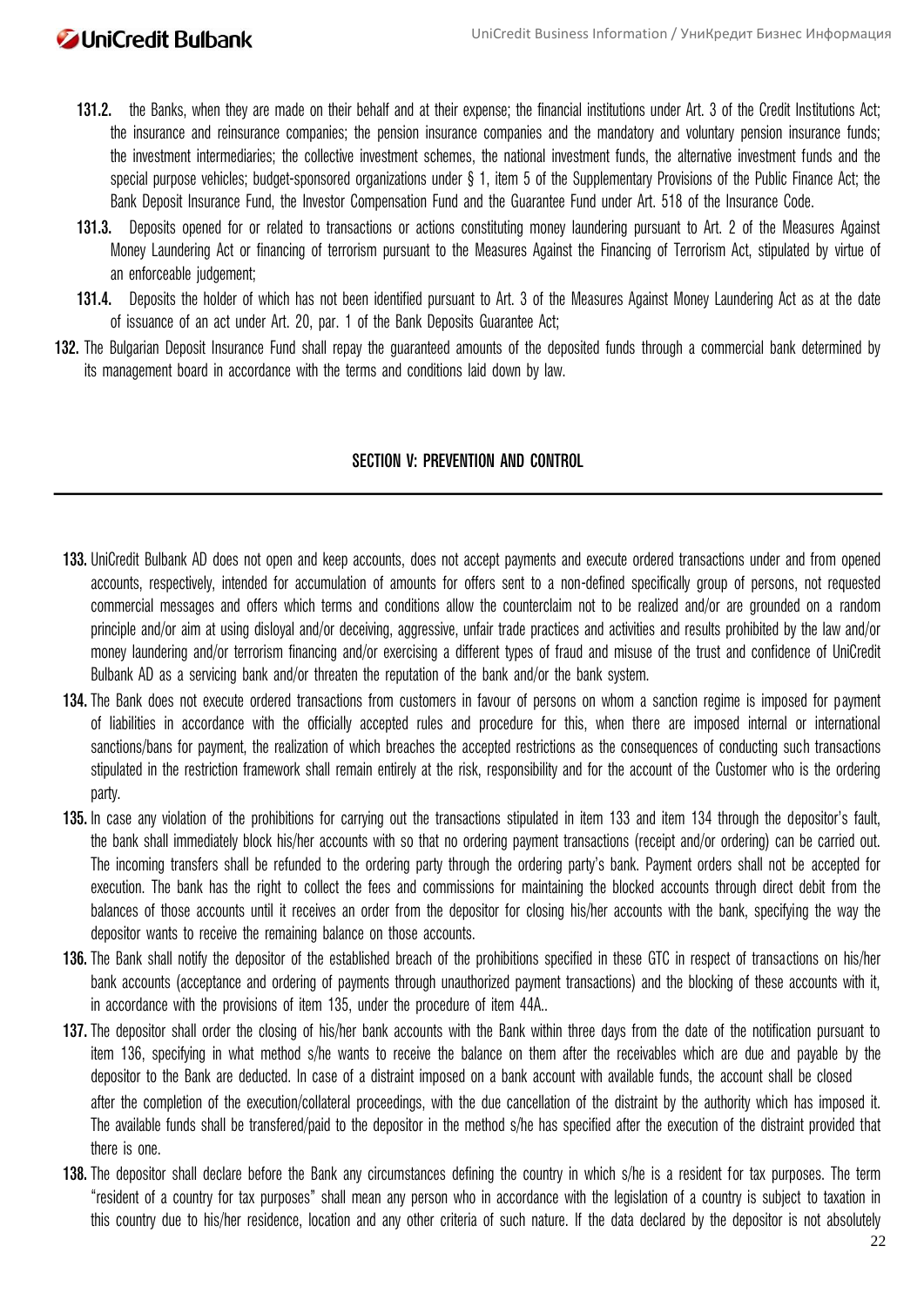identical to the data shown on the person's identity document, the Bank can request the signing of additional documents attesting to the circumstances declared by the depositor.

**139.** If the depositor refuses to or is not able to conclusively prove its taxation status, the Bank can provide data about the person and his/her assets to third parties in accordance with the effective legislation for which the depositor shall grant his/her consent.

#### **SECTION VI: SETTLEMENT OF DISPUTES AND AMENDMENTS TO THE GENERAL TERMS AND CONDITIONS**

**140.** In case the depositor has any objections concerning the execution of a particular payment service, s/he may submit a written complaint to the Bank and the latter shall examine the complaint and inform the depositor of its opinion within a 15 business days period from its submitting. As an exception, in case the Bank cannot give its opinion within the aforesaid term because of reasons that are beyond its control, the bank shall send a reply to the depositor in which it shall state the reasons for the delay and the term within which the depositor will receive a decision on the complaint. In any case the term for receiving a decision cannot exceed 35 business days.

**141.** In case the Bank does not give its opinion within the term defined under the preceding item or if the depositor is not satisfied with its decision, the dispute may be referred for examination to the Arbitration Committee for payment disputes to the Consumer Protection Commission.

**142.** The depositor shall be bound by the changes to the present General Terms and Conditions, unless before they take effect s/he informs the Bank in writing that s/he does not accept them. In case the customer does not agree with the proposed changes, s/he shall have the right to terminate the Account Agreement before the changes take effect.

**143.** By virtue of the legal fact of account opening, the depositor shall agree with these General Terms and Conditions and confirm that s/he has voluntarily provided his/her personal data and the data of the persons authorized by him/her for achieving the purposes and the relations stipulated in these General Terms and Conditions. The Depositor explicitly agrees that the bank can store, process and use his/her personal data and the personal data of the persons authorized by him/her, including providing them to third parties – subcontractors, while agreeing and authorizing the bank to provide information which is bank secrecy or personal data of the Depositor and the authorized persons to its lawyers, accountants, auditors and other external consultants and persons working for the bank as well as to other financial, commercial and administrative institutions in Bulgaria and abroad, including in the cases where they belong to the same banking group or to persons related to the bank pursuant to the applicable legislation, including for the purposes of research, advertising and offering of banking products and services.

144. Within the scope of the provisions of the present General Terms and Conditions, the Bank shall have the right to change unilaterally the Tariff for the fees and commissions for individuals and the Interest Rate Bulletin of the Bank, whereas it shall inform the depositor about them by way of putting messages in the branches of the Bank as well as by publishing those changes on the website of the Bank.

**145.** The Bank reserves its right to amend the present General Terms and Conditions, , whereas announcing the amended terms and conditions in the bank branches, where every depositor may obtain them, as well as by publishing them on the website of the Bank.

**146.** For any changes in chapter III: Payment services and instruments from the present GTC, the Bank shall inform the depositor within a period no less than 2 months prior to the date on which the changes shall take effect through messages in the branches of UniCredit Bulbank AD, as well as by publishing the changes on the website of the Bank. Information about the foreseen changes may be obtained by the depositor on paper upon request at the teller desks of the Bank.

147. Upon amendment of the present General Terms and Conditions, they shall remain valid and shall preserve and continue their effect for the established state of legal relations in their latest version.

**148.** The present General Terms and Conditions have been drawn up on the grounds of Article 57 of the Credit Institutions Act and Article 298 of the Commerce Act, they were adopted by the Management Board of the Bank by virtue of a decision as per Minutes No. 28 dated 29.06.2010, they were updated as per a decision of the Management Board of the Bank according to Minutes No 66 dated 25.11.2020 and they took effect from 01.02.2021, they were updated as per a decision of the Management Board of the Bank according to Minutes No 73 dated 23.12.2020 and they took effect from 30.12.2020, they were updated as per a decision of the Management Board of the Bank according to Minutes No 29 dated 23.06.2021 and they took effect from 25.08.2021, they were updated as per a decision of the Management Board of the Bank according to Minutes No 57 dated 01.12.2021 and they took effect from 02.12.2021, they were updated as per a decision of the Management Board of the Bank according to Minutes No 8 dated 23.02.2022 and they took effect from 24.02.2022. The GTC shall be an implicitly inherent and integral part of each Agreement concluded by the Bank, which refers to the present GTC, and they shall be considered in their integrity as one integrated document and shall be applied unless otherwise agreed in the individual Agreement.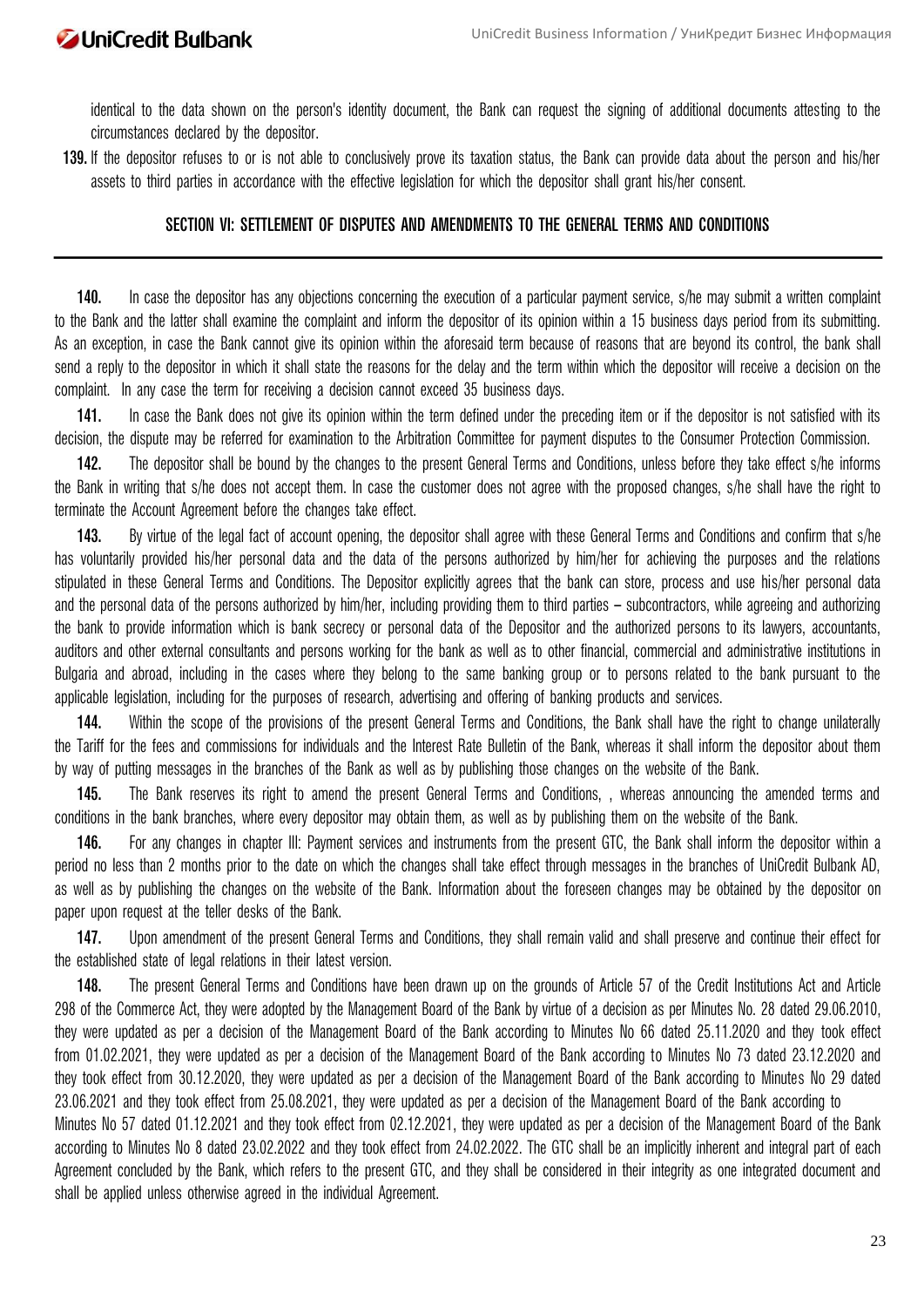**149.** In case of any discrepancy between the provisions of the Agreement for a bank account and the present GTC, the provisions of the relevant Agreement shall apply.

**150.** Any relations between the depositor r and the bank which are not settled in these General Terms and Conditions or the account agreement shall be settled in accordance with the Payment Services and Payment Systems Act, Ordinance No. 3 of the BNB of 18/04/2018 on the Terms and Procedure for Opening Payment Accounts, Execution of Payment Transactions and Use of Payment Instruments as well as pursuant to any other applicable regulations of the Bulgarian legislation.

### Appendix 1

Time for execution of local and cross-border credit transfers at UniCredit Bulbank (from Monday to Friday) for the branches open on Saturday only the intrabank transfers are currently processed taking effect from **24/02/2022**

| <b>Transfers in national currency:</b> |                                |                                                 |                        |                                                     |                                                                |
|----------------------------------------|--------------------------------|-------------------------------------------------|------------------------|-----------------------------------------------------|----------------------------------------------------------------|
| <b>Channel:</b>                        | <b>Payment system:</b>         | Term for submission/<br>acceptance of the order | <b>Completion date</b> | Debit value date (for the account of the<br>Sender) | <b>Credit value date</b> (for the<br>account of the recipient) |
|                                        | <b>BISERA budget/SEBRA</b>     | until 15:00 h.                                  | Same business day      | Same business day                                   | Same business day                                              |
| E-channel                              |                                | from 15:00 h.<br>until 20:00 h.                 | Same business day      | Same business day                                   | Next business day                                              |
|                                        |                                | After 20:00 h.                                  | Next business day      | Next business day                                   | Next business day                                              |
|                                        | <b>BISERA</b> credit transfers | until 19:30 h.                                  | Same business day      | Same business day                                   | Same business day                                              |
|                                        |                                | After 19:30 h.                                  | Same businessa day     | Same business day                                   | Next business day                                              |
|                                        | <b>RINGS</b>                   | until 15:30 h.                                  | Same business day      | Same business day                                   | Same business day                                              |
|                                        |                                | after 15:30 h.                                  | Next business day      | Next business day                                   | Next business day                                              |
|                                        | Intrabank transfers            | until 21:00 h.                                  | Same business day      | Same business day                                   | Same business day                                              |
|                                        |                                | after 21:00 h.                                  | Next business day      | Next business day                                   | Next business day                                              |
| On paper                               |                                | until 13:00 h.                                  | Same business day      | Same business day                                   | Same business day                                              |
|                                        | <b>BISERA/SEBRA</b>            | until 16:30 h.                                  | Same business day      | Same business day                                   | Next business day                                              |
|                                        |                                | after 16:30 h.                                  | Next business day      | Next business day                                   | Next business day                                              |
|                                        | <b>RINGS</b>                   | until 14:30 h.                                  | Same business day      | Same business day                                   | Same business day                                              |
|                                        |                                | until 18:00 h.                                  | Same business day      | Same business day                                   | Same business day                                              |
|                                        | <b>Intrabank transfers</b>     | after 18:00 h.                                  | Next business day      | Next business day                                   | Next business day                                              |

| Transfers in foreign currency ordered with TOM value date |                        |                                            |                        |                                                            |                                                |
|-----------------------------------------------------------|------------------------|--------------------------------------------|------------------------|------------------------------------------------------------|------------------------------------------------|
| <b>CHANNEL:</b>                                           | <b>Payment system:</b> | <b>Term for submission of</b><br>the order | <b>Completion date</b> | <b>Debit value date</b> (for the account of the<br>Sender) | Value date at the correspondent<br><b>bank</b> |
| E-channel                                                 | SWIFT                  | until 17:00 h.                             | Same business day (D)  | Same business day (D)                                      | Next business day $(D+1)$                      |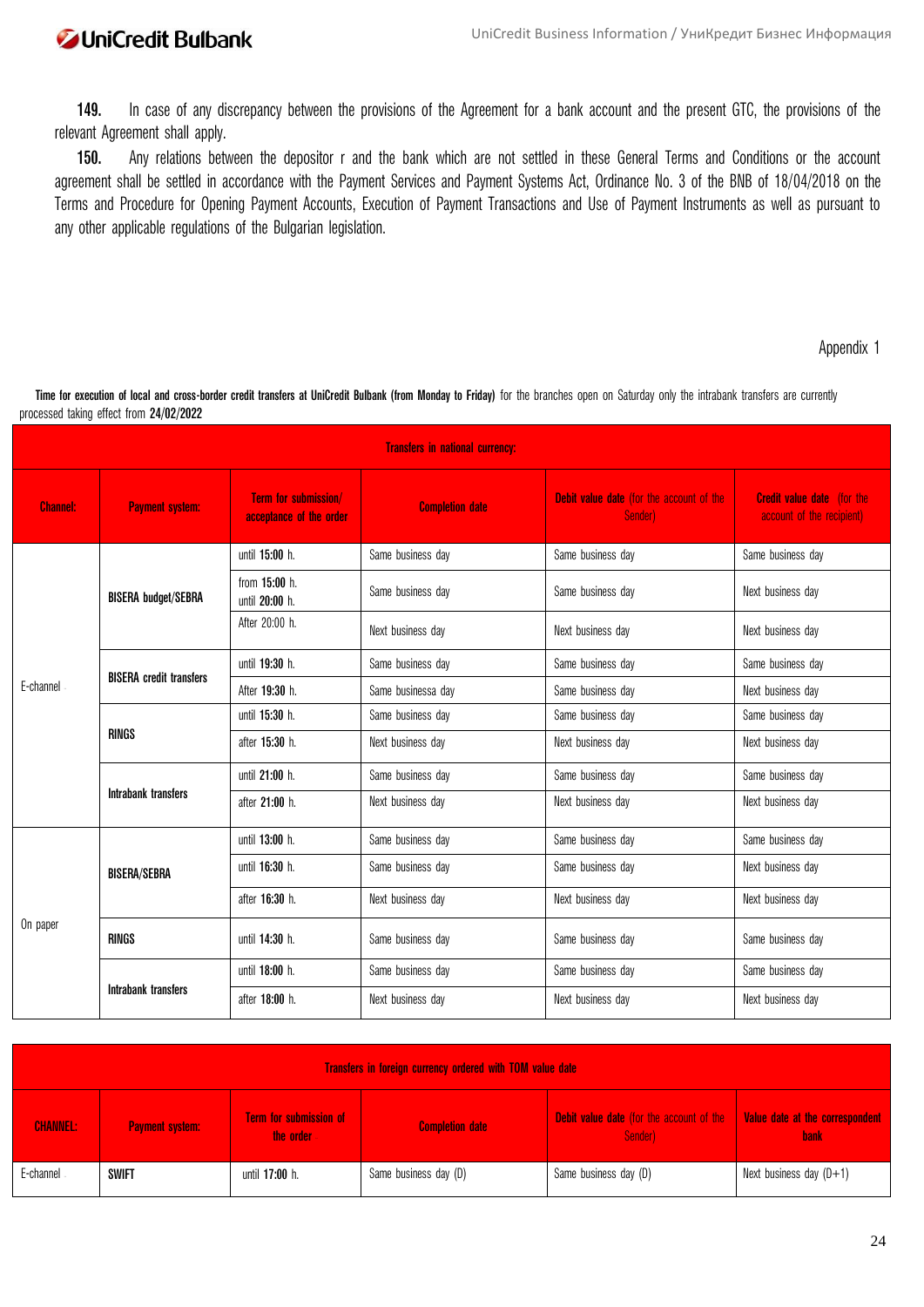

|                 | For another bank in the<br>country or abroad                 | after 17:00 h.                                                                           | Next business day $(D+1)$                                | Next business day $(D+1)$                           | The second business day after<br>the day of submission $(D+2)$ |
|-----------------|--------------------------------------------------------------|------------------------------------------------------------------------------------------|----------------------------------------------------------|-----------------------------------------------------|----------------------------------------------------------------|
| On paper        | <b>SWIFT</b><br>For another bank in the                      | until 15:00 h.                                                                           | Same business day (D)                                    | Same business day (D)                               | Next business day $(D+1)$                                      |
|                 | country or abroad                                            | after 15:00 h. ****                                                                      | Next business day $(D+1)$                                | Next business day $(D+1)$                           | The second business day after<br>the day of submission $(D+2)$ |
|                 |                                                              |                                                                                          | Transfers in foreign currency ordered with SD value date |                                                     |                                                                |
| <b>CHANNEL:</b> | <b>Payment system:</b>                                       | <b>Term for submission of</b><br>the order                                               | <b>Completion date</b>                                   | Debit value date (for the account of the<br>Sender) | Value date at the<br>correspondent bank                        |
| E-channel       | <b>SWIFT</b><br>For another bank in the<br>country or abroad | For USD, CAD, EUR and<br>GBP until 17:00 h<br>For all other currencies<br>until 15:00 h. | Same business day (D)                                    | Same business day (D)                               | Same business day (D)                                          |
|                 |                                                              | For USD, CAD, EUR and<br>GBP after 17:00 h<br>For all other currencies<br>after 15:00 h. | Next business day $(D+1)$                                | Next business day $(D+1)$                           | Next business day $(D+1)$                                      |
|                 | Intrabank transfers                                          | until 21:00 h.                                                                           | Same business day (D)                                    | Same business day (D)                               |                                                                |
|                 |                                                              | after 21:00 h.                                                                           | Next business day $(D+1)$                                | Next business day $(D+1)$                           |                                                                |
| On paper        | <b>SWIFT</b><br>For another bank in the                      | until 15:00 h.                                                                           | Same business day (D)                                    | Same business day (D)                               | Same business day (D)                                          |
|                 | country or abroad                                            | after 15:00h.                                                                            | Next business day $(D+1)$                                | Next business day $(D+1)$                           | Next business day $(D+1)$                                      |
|                 | Intrabank transfers                                          | until 16:30 h.                                                                           | Same business day (D)                                    | Same business day (D)                               |                                                                |
|                 |                                                              | after 16:30 h.                                                                           | Next business day $(D+1)$                                | Next business day $(D+1)$                           |                                                                |
|                 |                                                              |                                                                                          |                                                          |                                                     |                                                                |

**Note: The times for execution are not guaranteed in case of agreed customized processing of outgoing cross-border credit transfer and transfer in foreign currency.**

| Time for execution of received credit transfers at UniCredit Bulbank (from Monday to Friday) for<br>the branches open on Saturday only the intrabank transfers are currently processed |                             |                   |                                                                |  |
|----------------------------------------------------------------------------------------------------------------------------------------------------------------------------------------|-----------------------------|-------------------|----------------------------------------------------------------|--|
| <b>Received transfers in local currency:</b>                                                                                                                                           |                             |                   |                                                                |  |
| <b>Payment system:</b>                                                                                                                                                                 | Term of receiving the order | Date of execution | <b>Credit value date</b> (for the<br>account of the recipient) |  |
| <b>BISERA budget/SEBRA</b>                                                                                                                                                             | until 18:00 h.              | Same business day | Same business day                                              |  |
| <b>BISERA</b> credit transfer                                                                                                                                                          | until 20:00 h.              | Same business day | Same business day                                              |  |
| <b>RINGS</b>                                                                                                                                                                           | until 16:00 h.              | Same business day | Same business day                                              |  |
| Intrabank transfers                                                                                                                                                                    | until 21:00 h.              | Same business day | Same business day                                              |  |

**Received transfers in foreign currency**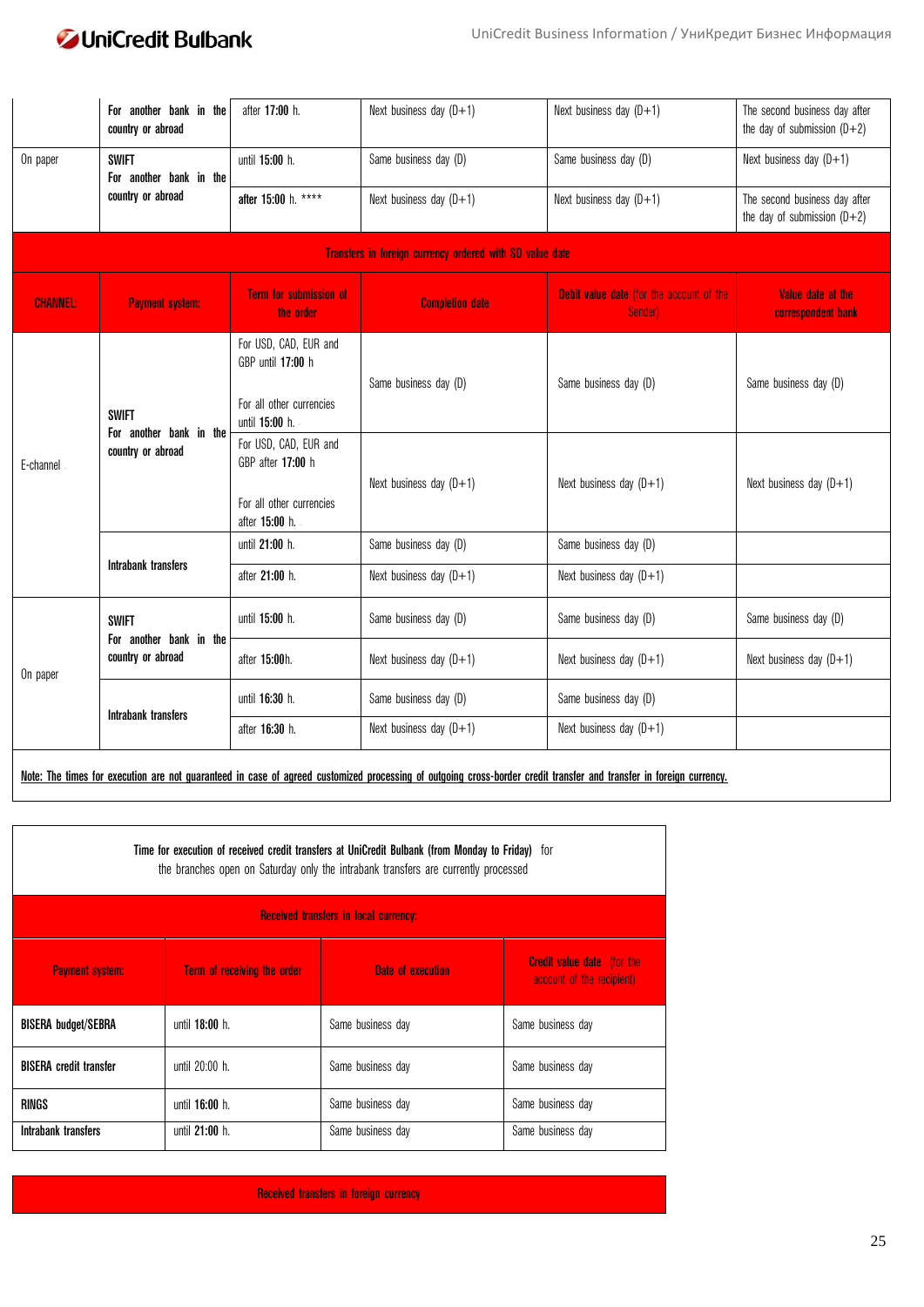| <b>Payment system:</b>                                        | Term of receiving the order                     | Date of execution                                   | <b>Credit value date</b> (for the<br>account of the recipient)                |
|---------------------------------------------------------------|-------------------------------------------------|-----------------------------------------------------|-------------------------------------------------------------------------------|
| <b>SWIFT</b><br>from another bank in the country<br>or abroad | until 17:30 h. on the value date<br>of the bank | On the value date of the bank                       | The value date of receiving the<br>funds on an account of the Bank<br>$(D+0)$ |
| <b>SWIFT</b><br>from another bank in the country<br>or abroad | After 17:30 h. on the value date<br>of the bank | On the day following the value date for<br>the Bank | The value date of receiving the<br>funds on an account of the Bank<br>$(D+0)$ |

|    | For the payments which the system has not blocked for verification in lists concerning compliance with the regulations and anti-money laundering and terrorism<br>financing measures and for payments which the system has not blocked for the detection of unauthorized or fraudulent payment transactions and there is enough<br>balance on the account.     |
|----|----------------------------------------------------------------------------------------------------------------------------------------------------------------------------------------------------------------------------------------------------------------------------------------------------------------------------------------------------------------|
| 2. | The time for submission/acceptance in the e-channels is determined by the time of importing the orders in BIS.                                                                                                                                                                                                                                                 |
| 3. | The orders sent via an e-channel after the working hours of the Bank (depending on the type of payment and the channel used) shall be considered accepted by the<br>Bank on the next business day.                                                                                                                                                             |
| 4. | On the condition that the cost-proving documents under Ordinance 28 of the Ministry of Finance and BNB on the Information and Documents Submitted to Payment<br>Service Providers in Executing Third Party Cross-border Transfers and Payments when they are needed, have been provided within the working hours for acceptance of<br>foreign currency orders. |
| 5. | They are accepted with a future date of execution.                                                                                                                                                                                                                                                                                                             |
| 6. | The Bank shall preserve its right to change the value date from SD to TOM in case the working hours for acceptance of transfers have expired for the correspondent<br>bank as at the date of execution of the client order in the Bank.                                                                                                                        |
| 7. | Due to the time difference payments with value date SD in JPY, AUD, CNY shall not be executed, payments with value date TOM shall be executed with value date of<br>the Beneficiary $D+2$ . As per the business opportunities of the correspondent bank value date $D+1$ may apply.                                                                            |
| 8. | The time for execution of orders for cross-border credit transfers are not guaranteed in case of agreed customized processing of outgoing cross-border transfer in<br>foreign currency.                                                                                                                                                                        |
| 9. | In case of transfers being subject to automatic processing For the other orders the end time for current processing is 17:00 h.                                                                                                                                                                                                                                |

Appendix 2

| GLOSSARY                 |                                                                                                                                                                                                                                                                                                                                                                                        |
|--------------------------|----------------------------------------------------------------------------------------------------------------------------------------------------------------------------------------------------------------------------------------------------------------------------------------------------------------------------------------------------------------------------------------|
|                          | Within the meaning of present General Terms and Conditions, the used terms and definitions shall have the following meaning:                                                                                                                                                                                                                                                           |
| Value date               | A reference date used by the provider for calculation of the interests on the funds with which the<br>payment account is debited or credited or the date on which the Bank is obliged to credit or debit the<br>payment account, where no interest accrual of the account has been agreed.                                                                                             |
| Direct debit             | A payment service for debiting a payment account of the Payer where the payment transaction is performed<br>by initiative of the Recipient, on the grounds of a given consent by the Payer to the Recipient, to the Bank<br>of the Recipient or the Bank of the Payer                                                                                                                  |
| <b>Credit Transfer</b>   | A payment transaction ordered by the Payer via his/her Provider of payment services, with a purpose the<br>funds to be provided at the disposal of the Recipient via his/her Provider of payment services.<br>The Payer and the Recipient may be one and the same person.                                                                                                              |
| Cash on hand<br>transfer | A payment service where the funds are provided by the Payer, without any opened payment<br>accounts in the name of the Payer, with the only purpose to transfer the relevant amount to the<br>Recipient or to another Provider of payment services acting on behalf of the Recipient, and/or<br>where these funds are received on behalf of the recipient and are at his/her disposal. |
| <b>Transfer</b><br>order | Every order of a participant in a payment system to provide at the disposal of the recipient a cash<br>amount through entering it on the accounts with a bank, Central Bank or Settlement Agent or any<br>other order, which results in undertaking or fulfillment of an obligation for payment according to<br>the rules of the system.                                               |